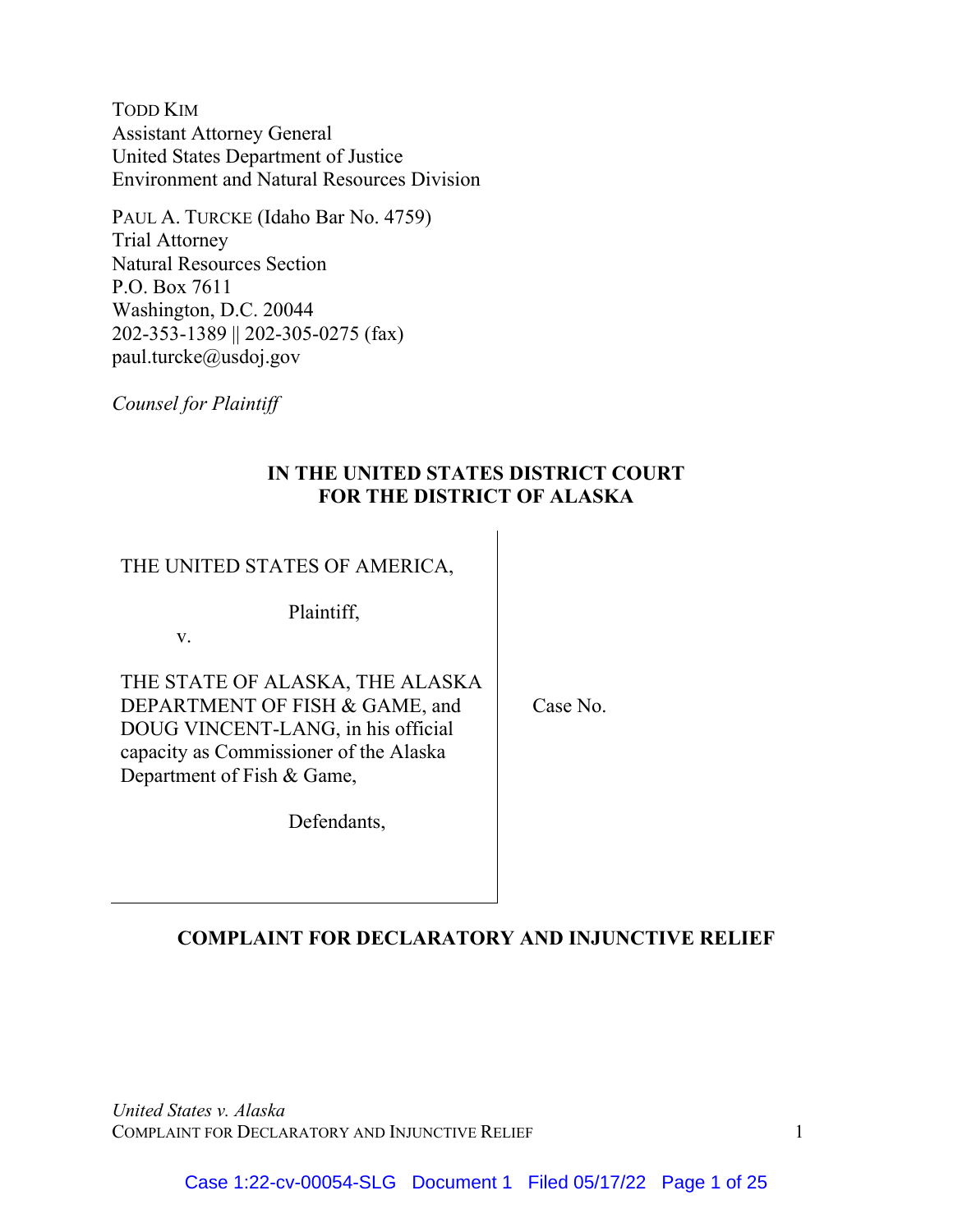Plaintiff the United States of America, through its undersigned attorneys, by the authority of the Attorney General, and at the request of the United States Department of the Interior and the United States Department of Agriculture, through their Federal Subsistence Board, brings this civil action for declaratory and injunctive relief against Defendants State of Alaska, its Department of Fish & Game and Commissioner Doug Vincent-Lang (collectively, the "State of Alaska" or "State"), and alleges as follows:

#### **INTRODUCTION**

1. The United States brings this action against the State of Alaska to protect subsistence use of the Kuskokwim River Chinook and chum salmon populations by local rural residents who depend on these salmon for their physical, economic, traditional, and cultural existence. The United States seeks a declaration under the Federal Declaratory Judgment Act, 28 U.S.C. § 2201, that the State's actions in contravention of a rural Alaskan subsistence priority are preempted by federal law and are therefore unlawful.

2. Title VIII of the Alaska National Interest Lands Conservation Act, Pub. L. No. 96-487, 94 Stat. 2371, 2371-2551 (1980) (codified at 16 U.S.C. §§ 3111–3126) ("ANILCA"), requires the Secretaries of the Interior and Agriculture to accord priority for the nonwasteful subsistence uses by rural Alaskans of fish and wildlife on public lands in Alaska. 16 U.S.C. § 3114.

3. The Federal Subsistence Board ("FSB") accomplishes this mandate, under a delegation from the Secretaries of the Interior and Agriculture, through the adoption of regulations that implement the rural priority in a manner consistent with the preservation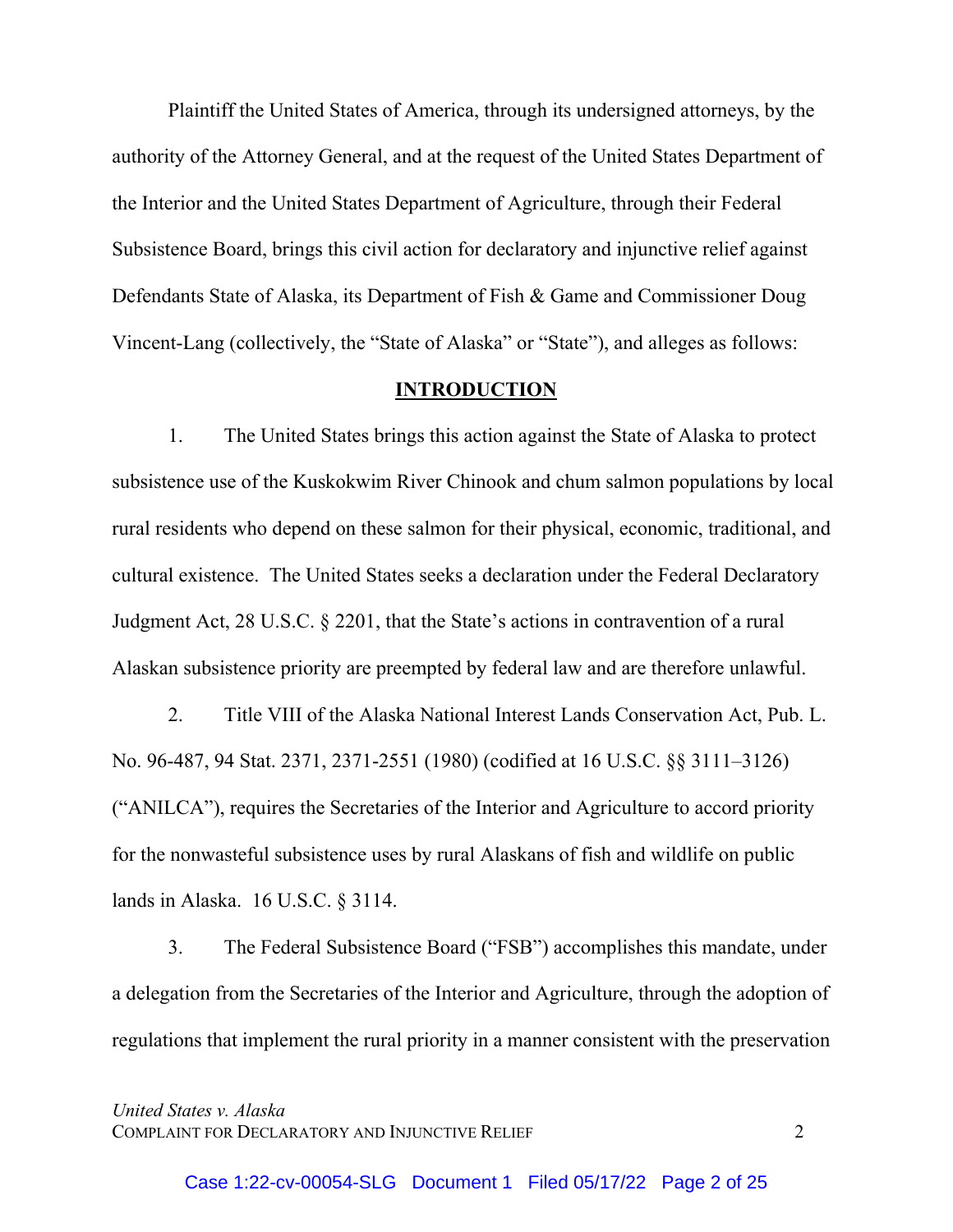of healthy populations of fish and wildlife within national wildlife refuges and other conservation system units in Alaska. 16 U.S.C. § 3124-5; 50 C.F.R. § 100.18. This includes the FSB's authority to: (a) adopt short-term emergency special actions to restrict or close public lands to the taking of fish and wildlife for non-subsistence uses when necessary to ensure the conservation of healthy populations of fish and wildlife or to continue subsistence uses, 16 U.S.C.  $\S 3125(3)$ ; 50 C.F.R.  $\S 100.19$ ; and (b) to redelegate its authority to agency field officials to set harvest limits, define harvest areas, and open or close harvest seasons within frameworks established by the FSB, 50 C.F.R. §  $100.10(d)(6)$ .

4. In 2021 and 2022, the FSB and agency field officials exercised their authority under ANILCA to issue emergency special actions to close the 180-mile-long section of the Kuskokwim River within the Yukon Delta National Wildlife Refuge (the "Refuge") to non-subsistence uses, while allowing limited subsistence uses by local rural residents under narrowly prescribed terms and means of harvest. The FSB and authorized agency officials determined these actions to be necessary to conserve the fish population for continued subsistence uses of the Chinook salmon upon which rural residents of the area depend.

5. In contravention of the federal regulatory scheme of ANILCA Title VIII and the associated federal regulatory actions addressing Kuskokwim River fishing within the Refuge, the State of Alaska, through the Alaska Department of Fish & Game ("ADF&G"), issued emergency orders in 2021 and 2022 that purported to provide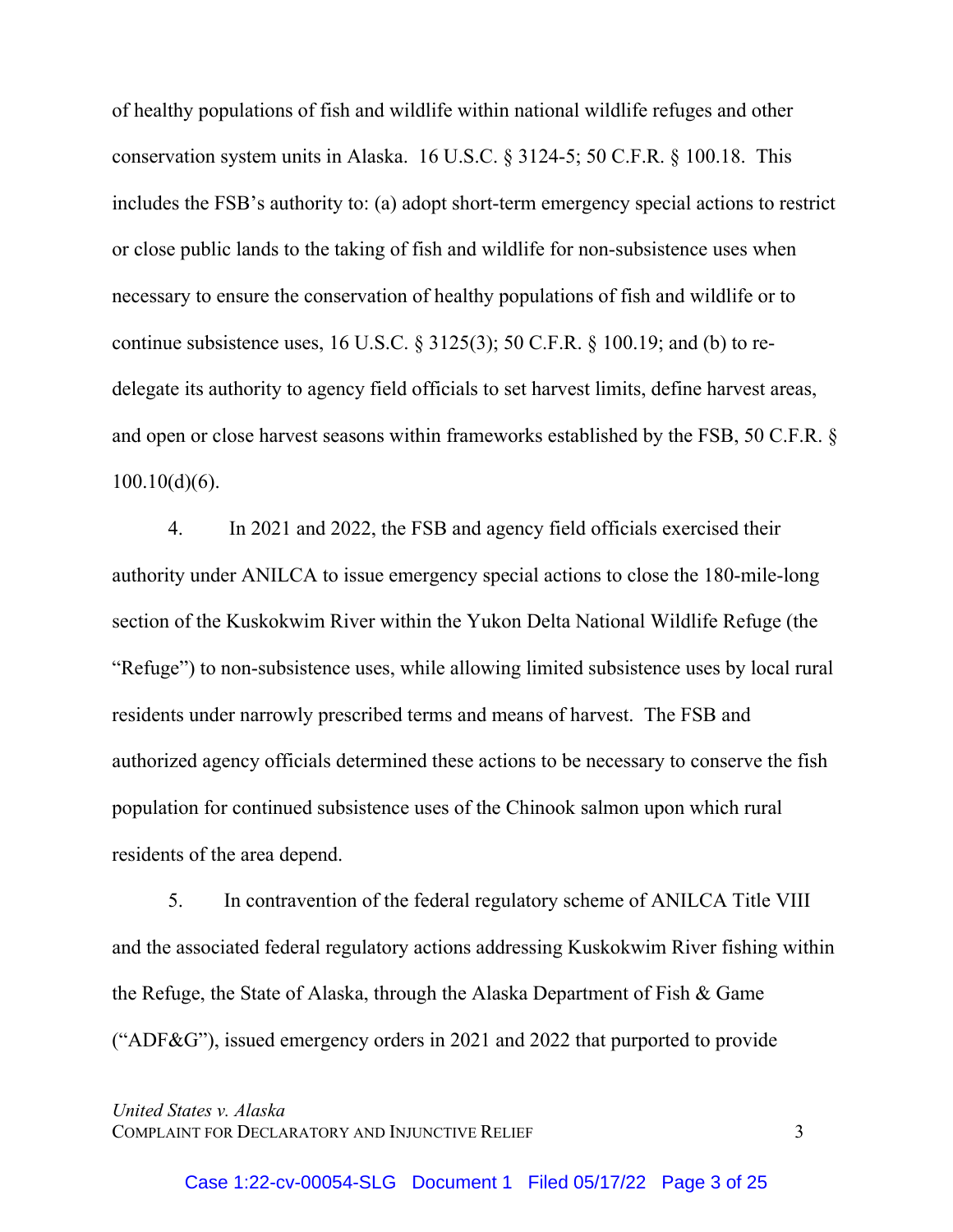opportunities for all Alaskans – not just rural Alaskan subsistence users – to fish on the same stretch of the Kuskokwim River that had been closed to non-subsistence harvest by federal emergency special action.

6. The State of Alaska's actions conflict with ANILCA Title VIII and federal regulations. The State's actions threaten the conservation of the Chinook and chum salmon populations, usurp the rural priority, and reduce opportunities for those who are most dependent on the salmon resources of the Kuskokwim River for their physical, economic, traditional, and cultural existence – local rural residents.

7. The United States therefore seeks a declaratory judgment that the State's regulatory actions that contravene or interfere with federal actions are preempted by federal law. The United States also seeks to enjoin the State of Alaska, ADF&G, and their officers, employees, and agents from continuing to adopt, implement or enforce any state action that purports to authorize or encourage harvest of fish or wildlife that contravenes or interferes with federal law or regulatory actions instituted by the FSB or authorized federal officials.

## **PARTIES**

8. Plaintiff is the United States of America, acting through the United States Department of the Interior and the United States Department of Agriculture, and the FSB. The FSB administers subsistence uses in Alaska pursuant to and in accordance with federal law.

9. Defendant, the State of Alaska, is a State of the United States. The State of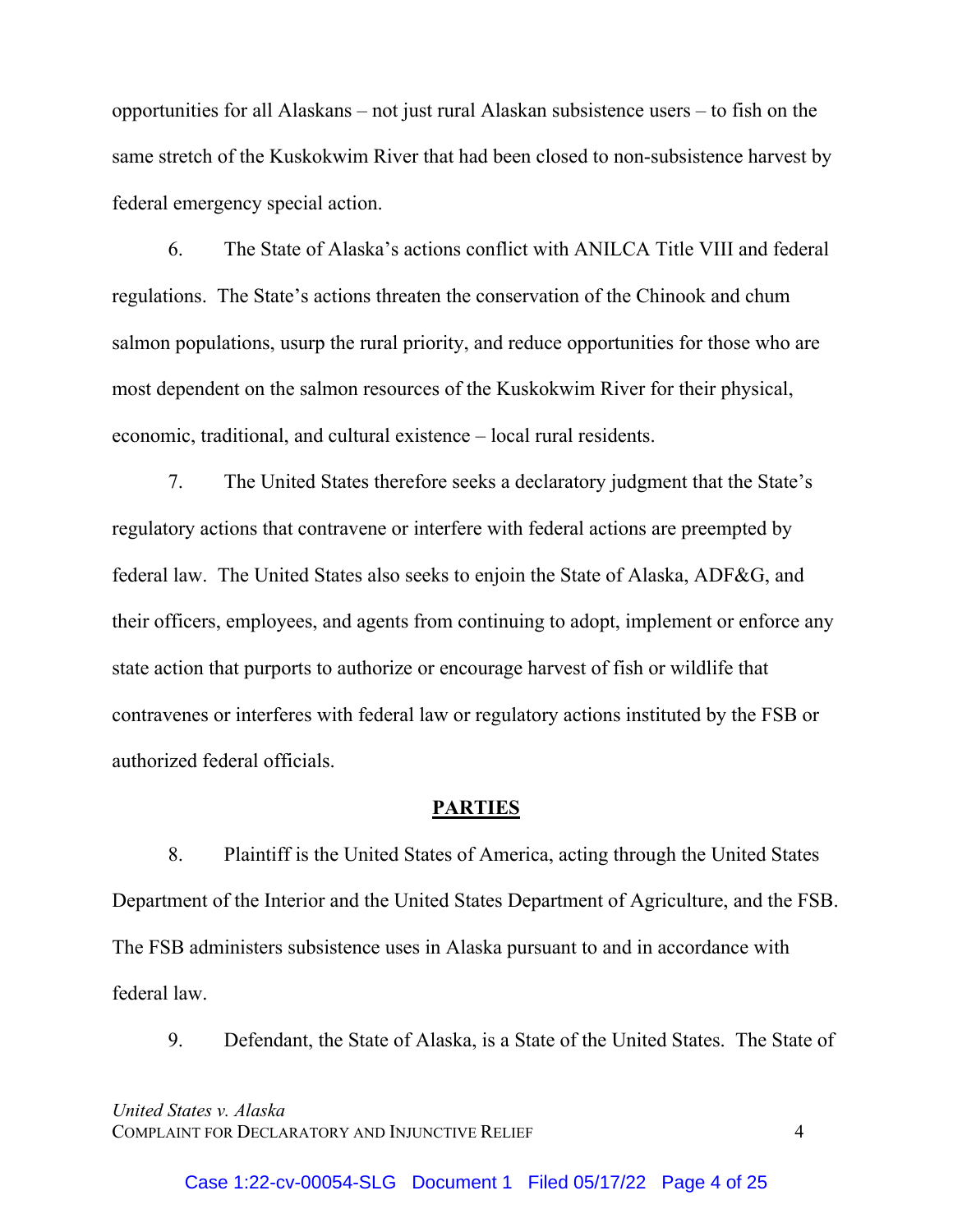Alaska includes all of its officers, employees, and agents.

10. Defendant ADF&G is an agency of the State of Alaska charged with implementing state law to manage, protect, maintain, improve, and extend the fish, game, and aquatic resources of Alaska.

 11. At all times relevant to the events that are the subject of this dispute, Defendant Doug Vincent-Lang has served as Commissioner of the ADF&G. Commissioner Vincent-Lang is the highest-ranking official within the ADF&G and, in that capacity, has ultimate responsibilities for the administration and implementation of fish and wildlife management under Alaska law and for ADF&G's compliance with all applicable federal laws. He is sued in his official capacity.

## **JURISDICTION AND VENUE**

12. This Court has jurisdiction pursuant to 28 U.S.C. § 1345 (United States as plaintiff), 28 U.S.C. § 1331 (federal question), 28 U.S.C. § 2201 (declaratory relief), and 28 U.S.C. § 2202 (injunctive relief).

13. Venue is proper in the District of Alaska pursuant to 28 U.S.C. § 1391(b)(1)-(2) because Defendants reside within this judicial district, a substantial part of the acts or omissions giving rise to this action arose from events occurring within this judicial district, and the Kuskokwim River and Refuge are situated in this judicial district.

#### **LEGAL BACKGROUND**

14. The Supremacy Clause states "[t]his Constitution, and the laws of the United States . . . shall be the supreme law of the land; and the judges in every state shall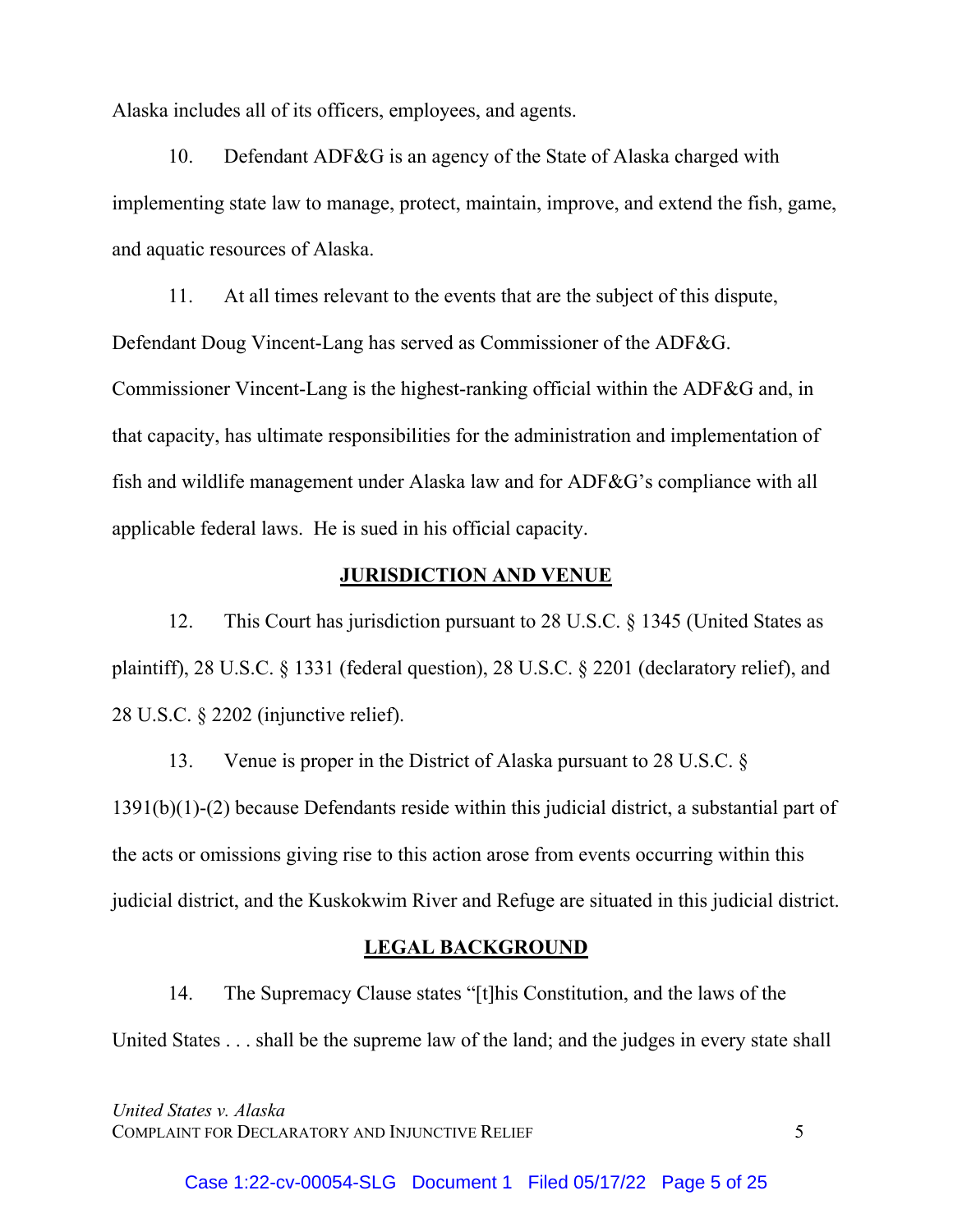be bound thereby, anything in the Constitution or laws of any State to the contrary notwithstanding." U.S. Const. art. VI, cl. 2.

15. Over forty years ago, Congress passed ANILCA, which combined three existing National Wildlife Ranges or Refuges, including all "lands, waters, and interests," as well as approximately 13.4 million acres of additional public lands, to establish the Refuge. ANILCA § 303(7)(A), 94 Stat. 2392. ANILCA directed that the Refuge be managed as part of the National Wildlife Refuge System "to conserve fish and wildlife populations and habitats in their natural diversity including, but not limited to . . . salmon  $\left[ \ldots \right]$ " ANILCA § 303(7)(B)(i), 94 Stat. 2392. ANILCA also directed that the Refuge be managed "to provide . . . the opportunity for continued subsistence uses by *local* residents." ANILCA § 303(7)(B)(iii), 94 Stat. 2393 (emphasis added).

16. ANILCA Title VIII requires the Secretaries of the Interior and Agriculture, and therefore the FSB, to implement a priority for the nonwasteful "subsistence uses" of fish and wildlife on public lands in Alaska over the taking on such lands of fish and wildlife for other purposes. 16 U.S.C. § 3114.

17. The phrase "subsistence uses" is defined in ANILCA as "customary and traditional uses by *rural* Alaska residents of wild, renewable resources for direct personal and family consumption as food, shelter, fuel, clothing, tools, or transportation; for the making and selling of handicraft articles out of nonedible byproducts of fish and wildlife resources taken for personal or family consumption; for barter, or sharing for personal or family consumption; and for customary trade." 16 U.S.C. § 3113 (emphasis added).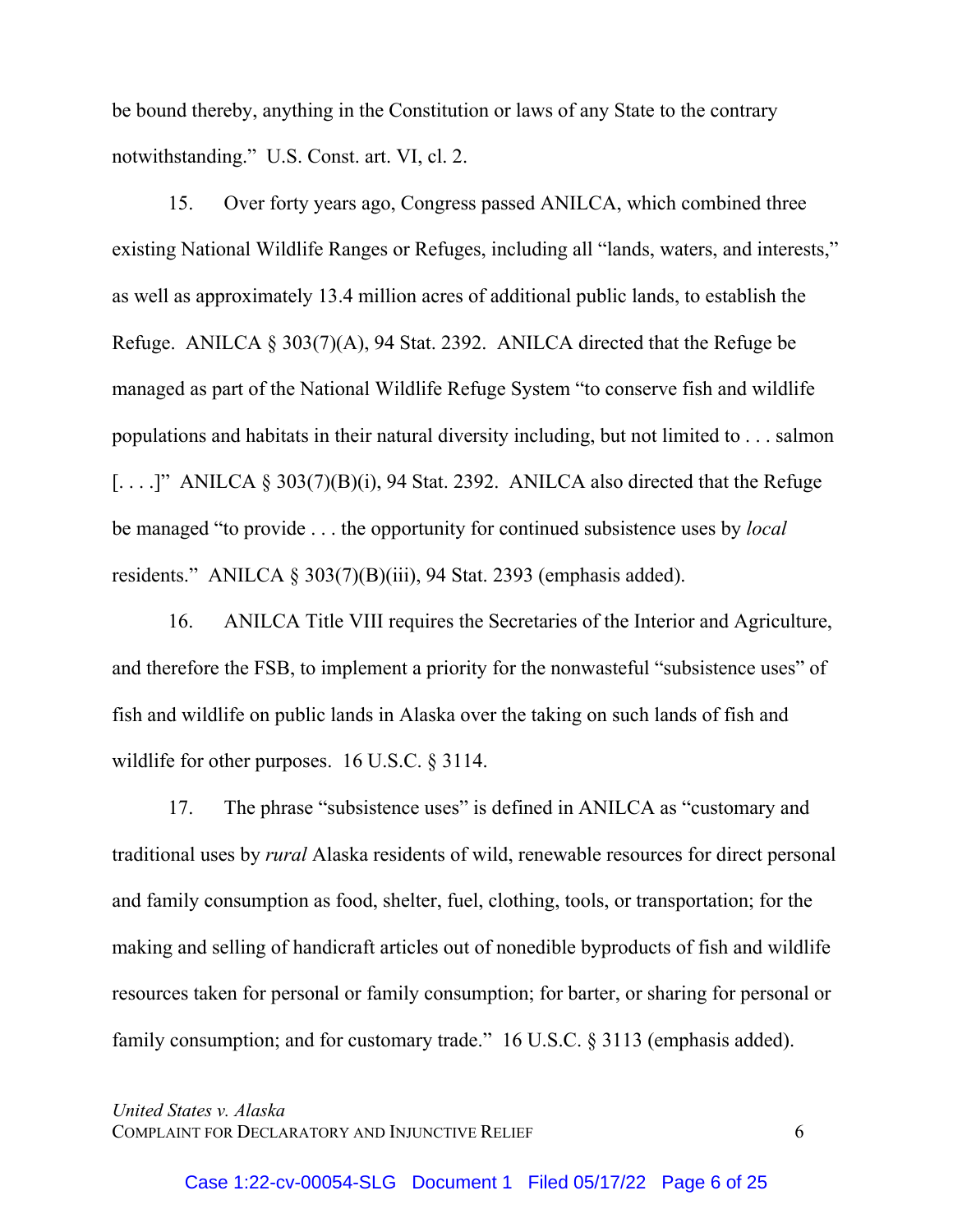18. Congress implemented the rural subsistence use priority after finding that:

a. The continuation of the opportunity for subsistence uses by rural residents of Alaska on public lands is essential to both Native physical, economic, traditional, and cultural existence, and to non-Native physical, economic, traditional and social existence;

b. The situation in Alaska is unique in that, in most cases, no other practical alternatives are available to replace the food supplies gathered from fish and wildlife resources by rural residents dependent on these resources; and

c. Continuation of the opportunity for subsistence uses is threatened by the increasing population of Alaska. 16 U.S.C. § 3111.

19. The Ninth Circuit has affirmed the "great emphasis" placed by Congress on providing rural Alaskans with an opportunity to maintain a subsistence way of life and the FSB's obligation to provide rural subsistence users with a meaningful use preference. *Ninilchik Traditional Council v. United States*, 227 F.3d 1186, 1192-93 (9th Cir. 2000); *see also Native Vill. of Quinhagak v. United States*, 35 F.3d 388 (9th Cir. 1994).

20. The FSB generally implements the rural priority through the adoption of permanent regulations on a biennial cycle, issuing wildlife regulations in even-numbered years and fisheries regulations in odd-numbered years. 16 U.S.C. § 3124; 50 C.F.R. § 100.18.1 During the intervening periods, the FSB may also adopt temporary or emergency special actions when necessary for conservation or to continue subsistence

l

Identical regulations promulgated by the Department of Agriculture are found at 36 C.F.R. Part 242. Citations herein are to the Department of the Interior regulations at Title 50, Part 100 of the Code of Federal Regulations.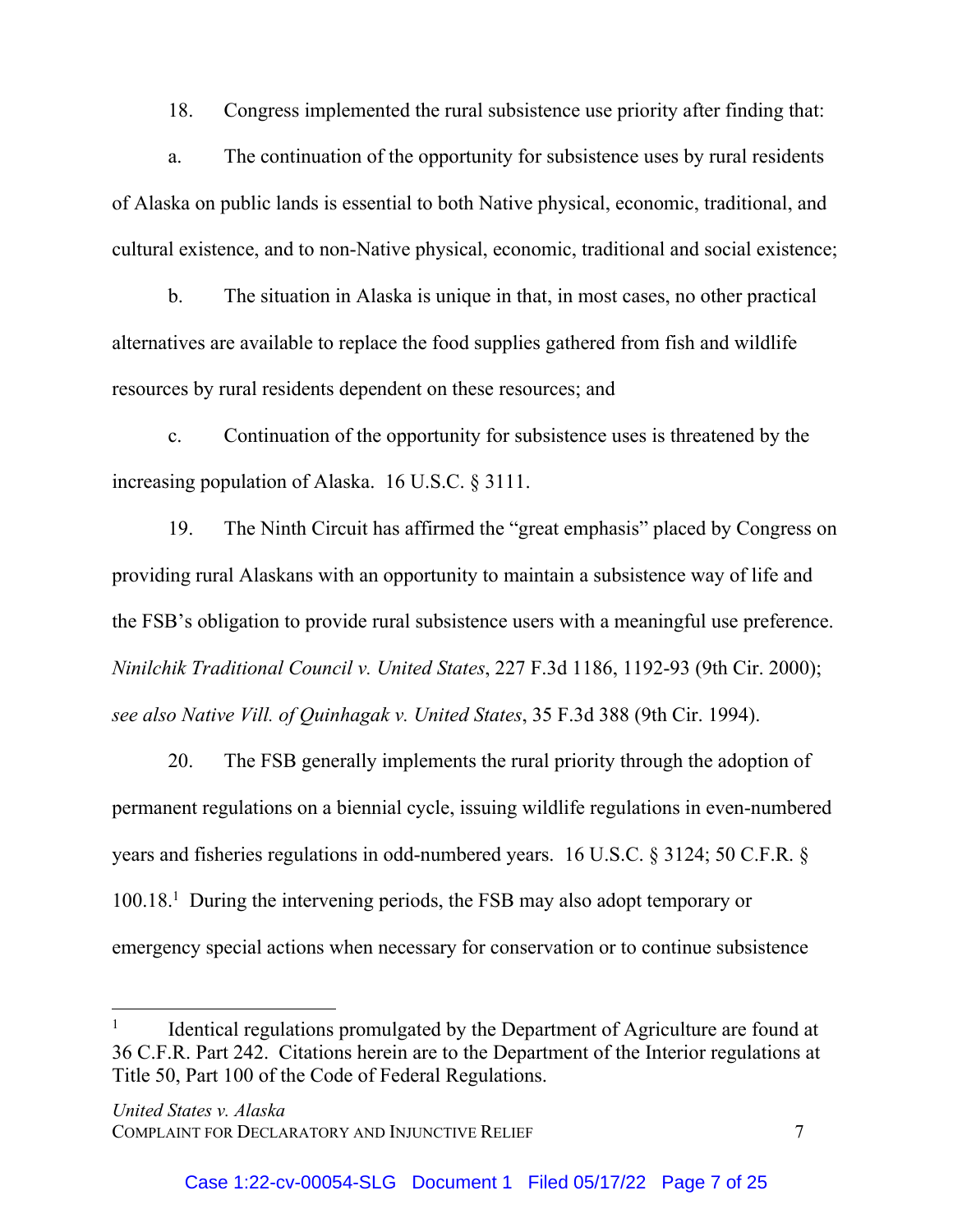uses, among other reasons. 16 U.S.C. § 3126; 50 C.F.R. § 100.19. In the interest of efficiency in decision-making and reliance on local expertise, the FSB often re-delegates its authority to federal land managers in the field who are best situated to adopt out-ofcycle special actions within their units that are necessitated by changing circumstances or conditions to address the rural subsistence use priority, conservation needs, or other considerations. 50 C.F.R.  $\S$  100.10(d)(6). This re-delegation is particularly necessary and beneficial to address uncertain predictions and rapidly changing conditions as actual run strength information becomes available during the salmon spawning season.

21. The Refuge manager has been delegated the authority by the FSB to serve as the local agency decision maker for the Kuskokwim River.

## **FACTUAL BACKGROUND**

#### **The Kuskokwim River and Chinook Conservation**

22. At over 700 miles long, the Kuskokwim River is the longest free-flowing river in the United States. It drains a remote area of the Alaska interior on the north and west side of the Alaska Range and flows generally westward into Kuskokwim Bay on the Bering Sea. There are numerous subsistence-dependent rural villages along the river and its tributaries, most of whose residents are members of the thirty-three different federally recognized tribes located in the Kuskokwim drainage area. The lower 180 river miles are within the boundaries of the Refuge.

23. The Kuskokwim River supports stocks of Chinook (or king), chum (dog), sockeye (red), humpback (pink), and coho (silver) salmon. To conserve healthy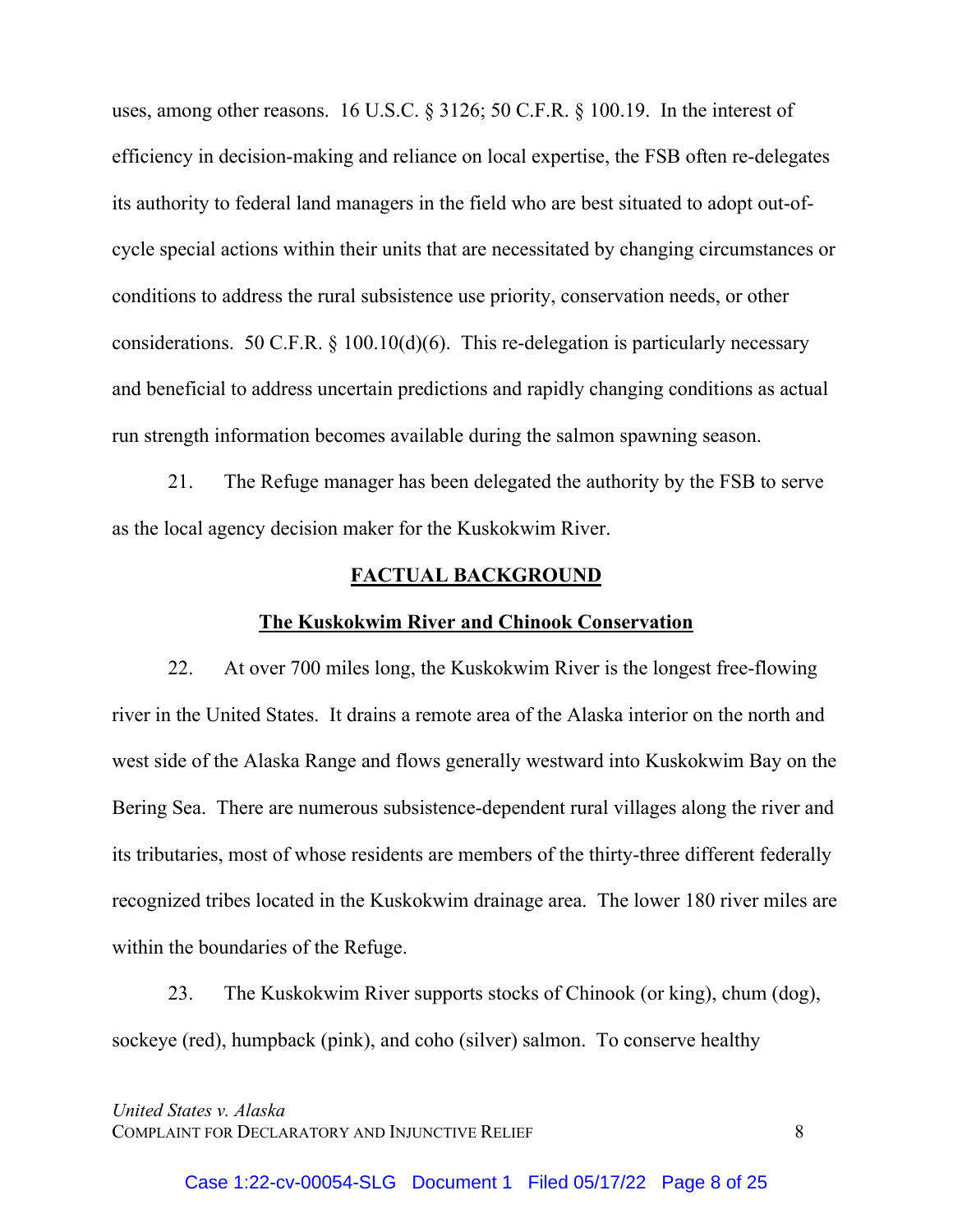populations of salmon, the State of Alaska has established minimum goals for escapement of the five species of salmon to allow them to spawn. Escapement refers to the number of fish allowed to escape the active fishery and reach traditional spawning areas. The State expresses its escapement goal for Chinook on the Kuskokwim as a range of between 65,000 and 120,000 fish. However, both the federal in-season manager and Kuskokwim River Inter-Tribal Fish Commission (the "Inter-Tribal Fish Commission"), which is comprised of local residents with traditional ecological knowledge of salmon fisheries as well as a former federal biologist, have concluded that the escapement goal must be set at a minimum of 110,000 to preserve future run strength.

24. While the 25-year average escapement is 243,000 Chinook, even the minimum State escapement goals were not met in 2010, 2011, 2012, 2013, and were just barely met in several other recent years despite conservation efforts.<sup>2</sup> When fishing is open, the average annual subsistence harvest is 87,000 Chinook. The Chinook harvest constituting the amount necessary for subsistence uses is 67,200 to 109,800 fish.

25. The Kuskokwim River has historically supported Alaska's largest subsistence salmon fishery, based on both numbers of rural residents supported and

l

Data that is more recent reflects a continuing trend, if not increasingly dire circumstances. On January 21, 2022, at the request of the Alaska Governor, the National Oceanic and Atmospheric Administration issued multiple fishery disaster determinations, including for the 2020 Kuskokwim salmon fishery. *See* https://www.noaa.gov/newsrelease/secretary-of-commerce-issues-multiple-fishery-disaster-determinations-for-alaska (last visited May 16, 2022). Among other criteria, this determination requires a finding of fishery impacts from "natural causes beyond the control of fishery managers to mitigate."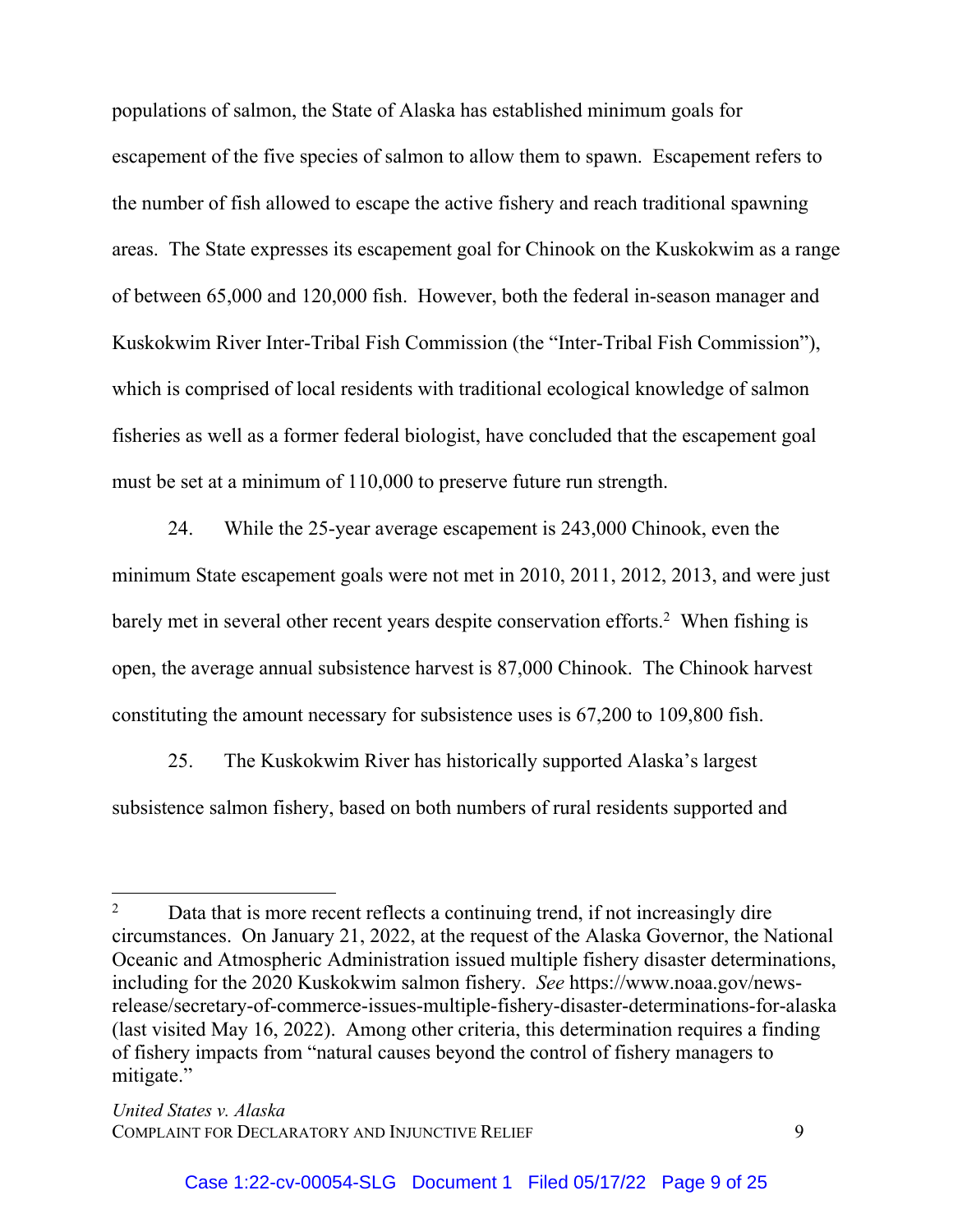salmon harvested. Per capita income in this area is among the lowest in the State, with a disproportionately high production of wild foods for local use. Salmon traditionally comprise about half of the total weight of food produced for local village residents. The importance of salmon to local residents, and particularly Chinook, extends beyond nutrition. Coexistence with, and harvest of, these fish are interwoven with these communities' sociocultural identity and way of life.

26. When the population of one species is low but others remain healthy, conservation efforts are complicated by the fact that the run timing of these different species overlap such that it is impossible to fish for the healthy species without inadvertently catching those for which there is a conservation need. Gillnetting is the only practical method for catching enough salmon to meet subsistence needs on the Kuskokwim, but fish caught in gillnets do not survive and cannot be returned to the river unharmed.

27. Since at least 2009, the Kuskokwim Chinook runs have been significantly below historic levels, causing local residents to supplement their catch with other species to address subsistence harvest needs. These particularly include chum salmon, which have become critical for food security and are also necessary for unique traditional foods that cannot be prepared using other species. However, the 2021 Kuskokwim chum salmon returns were "the lowest on record" with estimated escapement of only 4,153 in comparison to the target escapement of 15,000-49,000 for chum salmon. *See* https://www.adfg.alaska.gov/static/applications/dcfnewsrelease/1345527186.pdf at 4 (last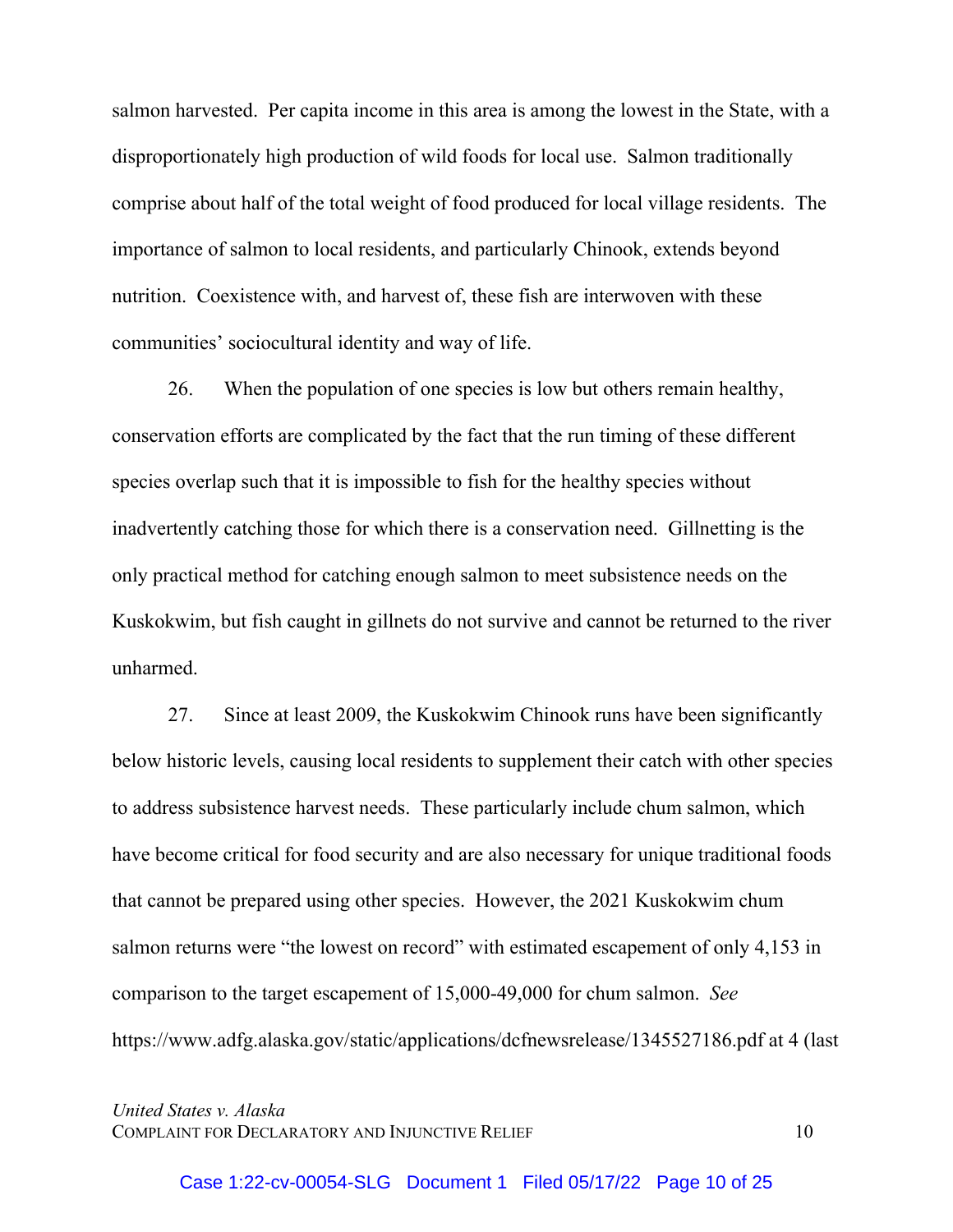visited May 16, 2022).

#### **Federal Actions and Conflicting State Actions**

28. Every year since 2012, in response to the downward trend in the Chinook salmon population and the repeatedly low numbers predicted by the State's pre-season run projections, both federal and state managers have announced emergency closures to gillnet fishing at the start of the season for a period of at least several weeks until run strength can be verified and adequate escapement assured.

29. These closures are typically punctuated by short openings to certain types of fishing by federally qualified subsistence users. Federal decision-making with respect to the details of these openings always follows pre-season and in-season coordination between state and federal managers, and consultation with the Inter-Tribal Fish Commission, a State advisory group called the Kuskokwim River Salmon Management Working Group, and the Chair of the local Subsistence Regional Advisory Council. It is also common for the federal manager to hold pre-season public outreach meetings in villages along the river.

30. Following a series of discussions with the Inter-Tribal Fish Commission and ADF&G representatives starting in late 2020 and the first half of 2021 in preparation for the upcoming season, including a telephonic meeting to receive public comments, the federal in-season manager with delegated authority from the FSB, Mr. Boyd Blihovde, issued a federal emergency special action on May 7, 2021, in which he closed the Kuskokwim River main stem to the harvest of all salmon by using gillnets, and also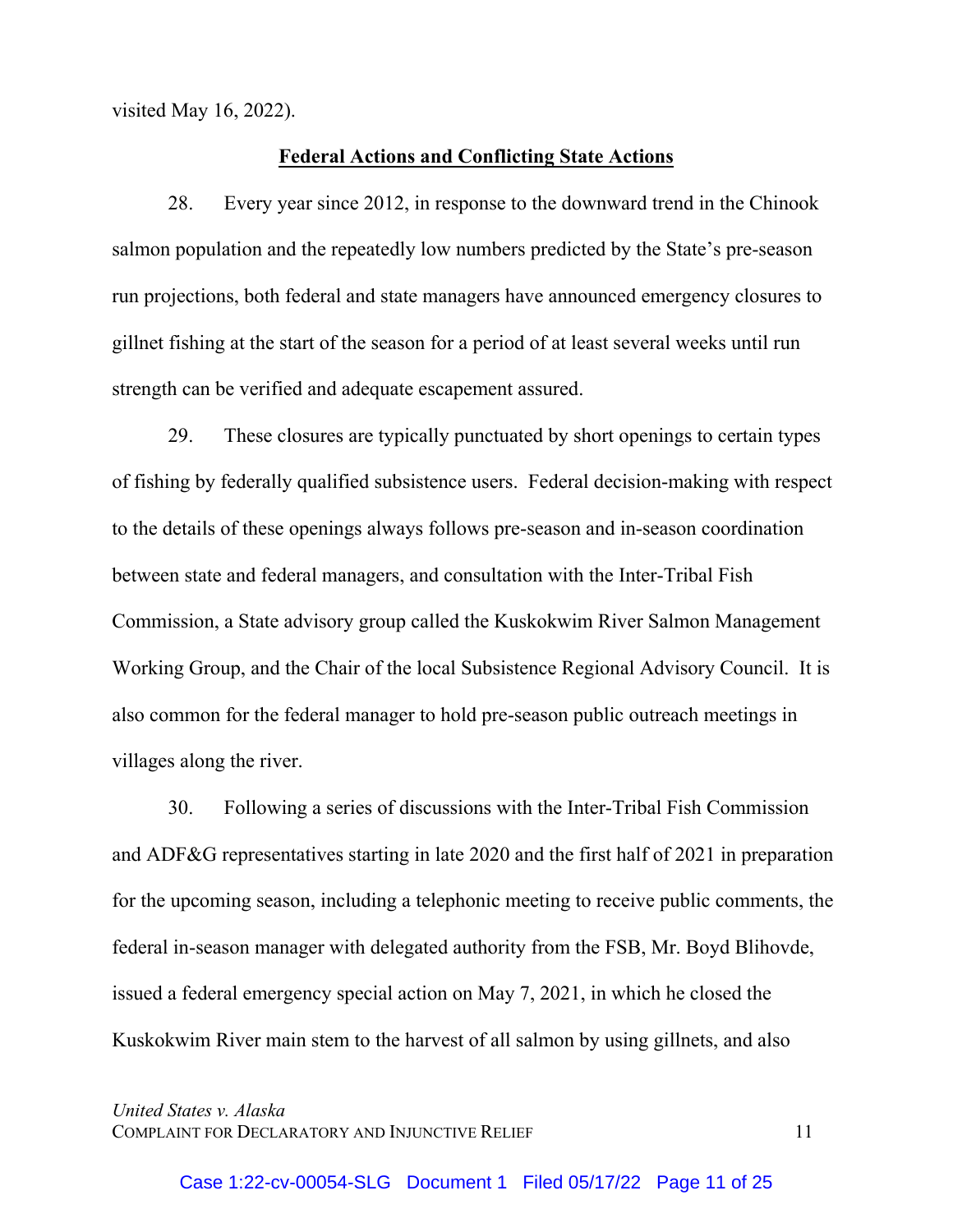closed various tributaries to the harvest of Chinook and the use of all gillnets effective June 1, 2021. *See* Exhibit 1, Emergency Special Action ("ESA") #3-KS-01-21. Subsistence fishing for salmon was permitted by federally qualified subsistence users only, using dip nets, rod and reel, and other methods allowing for the live release of Chinook. Except for federal subsistence-only openings, the federal closure remained in effect until July 22, 2021.

31. When making his closure decision, Mr. Blihovde relied heavily on both ADF&G's preseason forecast of 94,000-155,000 Chinook and the historical Chinook subsistence harvest range of 67,200-109,800, which, if unrestricted, would mean an escapement projection ranging from 0 to 87,800, well under federal escapement goals under the best-case scenario. Moreover, much of that escapement range would fall below even the State's goal of 65,000, deemed necessary to maintain the Chinook salmon population.

32. The same May 7th announcement included the following opportunities in the Kuskokwim main stem for federally qualified subsistence users only:

a. The use of nearshore set gillnets on June 2, 5, and 9; and

b. The use of set or drift gillnets during 12-hour periods on June 12 and 15.

33. Mr. Blihovde subsequently announced additional openings to federally qualified subsistence users as follows:

a. Harvest with set or drift gillnets for 12 hours on June 19. *See* Exhibit 1, ESA #3-KS-02-21.

## *United States v. Alaska*  COMPLAINT FOR DECLARATORY AND INJUNCTIVE RELIEF 12

Case 1:22-cv-00054-SLG Document 1 Filed 05/17/22 Page 12 of 25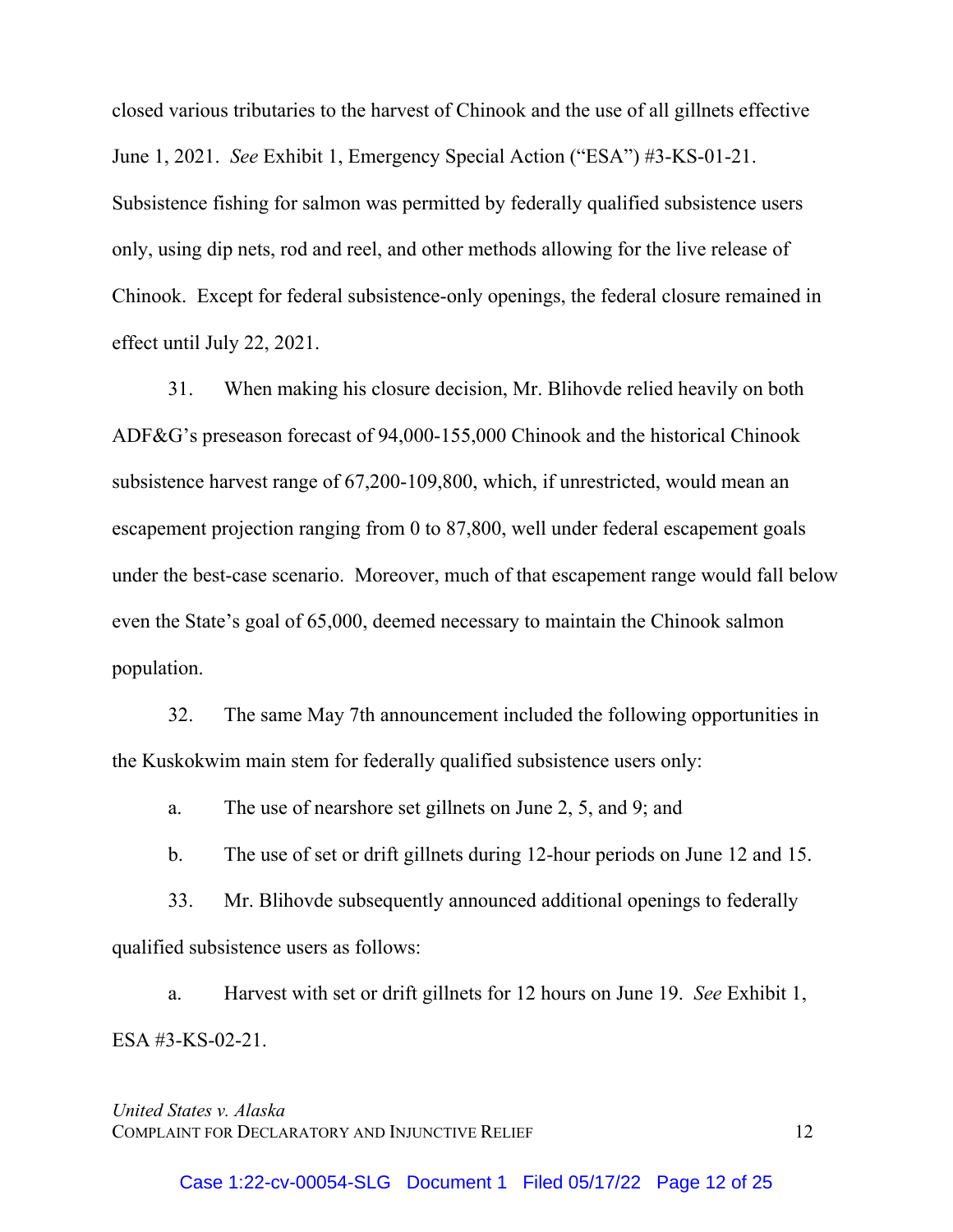b. The use of set or drift gillnets downstream of Kalskag Bluffs during 9 or 12-hour periods on July 2, 9, and 16. *See* Exhibit 1, ESA #3-KS-03-21.

c. Harvest with nearshore set gillnets only on July 10-11, and 17-18. *Id*.

34. ADF&G initially announced a closure to the use of gillnets on the Kuskokwim within the Refuge for reasons of conservation from June 1 until further notice consistent with the federal closure. *See* Exhibit 2, Emergency Order ("EO") #3-S-WR-01-21. However, the State then proceeded to adopt several emergency orders purporting to authorize gillnet openings to all Alaskans on Refuge waters during some of the same periods that Mr. Blihovde announced openings for federally qualified subsistence users only, thereby directly undermining the federal subsistence priority:

a. On May 11, ADF&G adopted an order providing subsistence fishing opportunities for all Alaskans along the entire length of the river within the Refuge to use of nearshore set gillnets on June 2, 5, and 9. *See* Exhibit 2, EO #3-S-WR-02-21.

b. On June 10, ADF&G ordered subsistence fishing opportunities for all Alaskans to use set or drift gillnets along the entire length of the river within the Refuge on June 12 and 15. *See* Exhibit 2, EO #3-S-WR-04-21.

c. On June 18, ADF&G adopted an order allowing opportunities for set or drift gillnet fishing in the easternmost section of the Kuskokwim River within the Refuge (known as section 3) starting on June 19 until further notice even though the federal closure remained in effect. This announcement also allowed for the retention of Chinook salmon taken using other methods allowing live release. *See* Exhibit 2, EO #3-S-WR-06-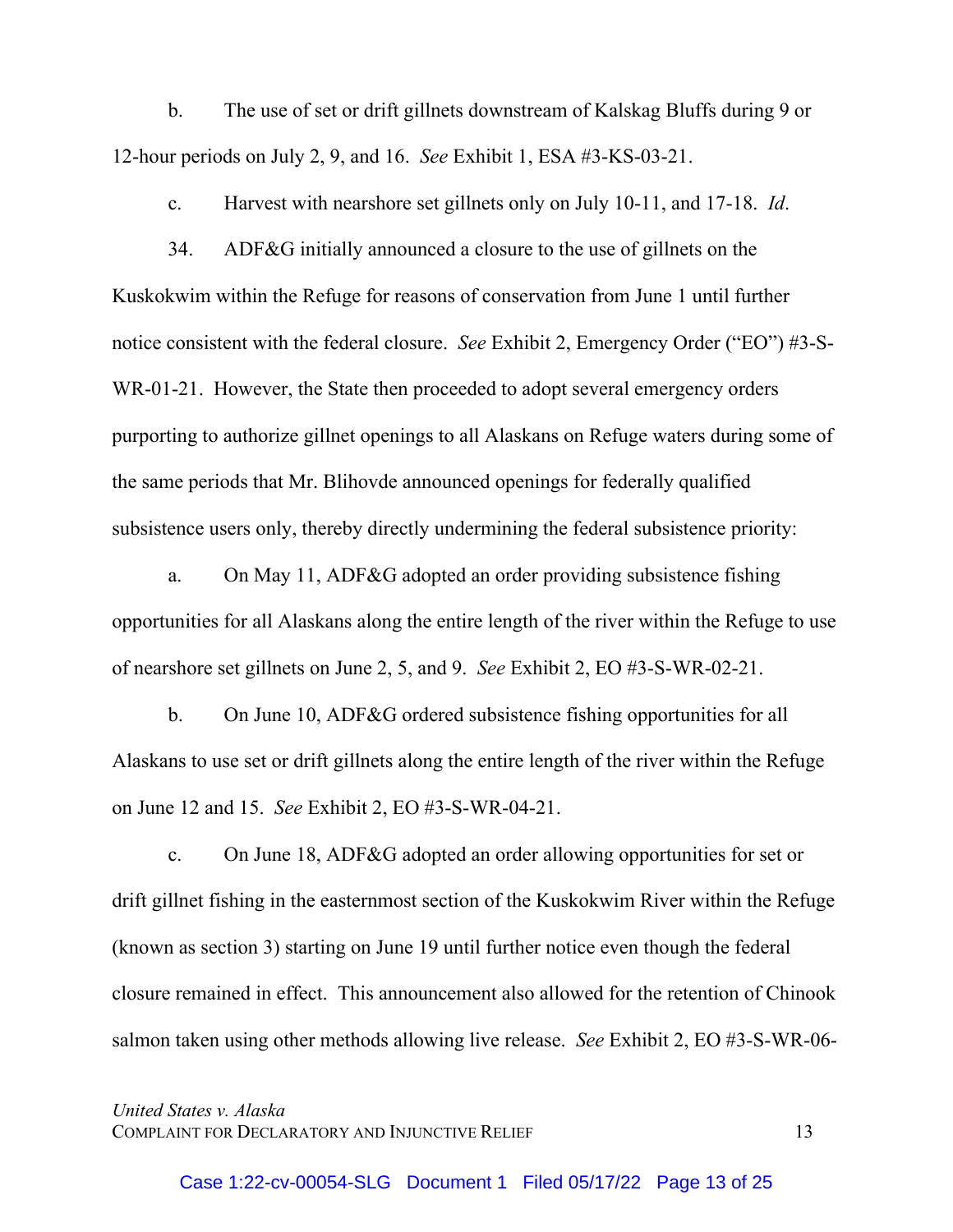d. On June 25, the State announced set or drift gillnet fishing openings for 12 hours on June 28, and retention of Chinook caught by other means during that same 12 hour period from the mouth of the river upstream to the Kalskag Bluffs. This state opening was not mirrored by any federal subsistence opening at that time. *See* Exhibit 2, EO #3-S-WR-07-21.

e. On July 1, ADF&G adopted an order allowing multiple openings, including using set or drift gillnets in the main stem downstream of Kalskag Bluffs during 9 or 12 hour periods on July 2, 9, and 16 and using nearshore set gillnets on July 10 and 17. *See* Exhibit 2, EO #3-S-WR-08-21.

35. The effect of each of these announced opportunities for all Alaskans was to cause confusion and encourage violation of the federal closure by non-federally qualified subsistence users.

36. A similar pattern has begun for the 2022 Kuskokwim River salmon fishery. Following similar coordination and outreach as occurred leading up to the 2021 season, Mr. Blihovde issued a federal emergency special action on May 2, 2022, in which he closed the Kuskokwim River main stem to the gillnet harvest of all salmon, and also closed various tributaries to the harvest of Chinook and the use of all gillnets effective June 1, 2022. *See* Exhibit 1, ESA #3-KS-01-22.

37. As in 2021, this same announcement included limited openings for federally qualified users to harvest salmon by set gillnet on June 1, 4 and 8, 2022, and to

*United States v. Alaska*  COMPLAINT FOR DECLARATORY AND INJUNCTIVE RELIEF 14

21.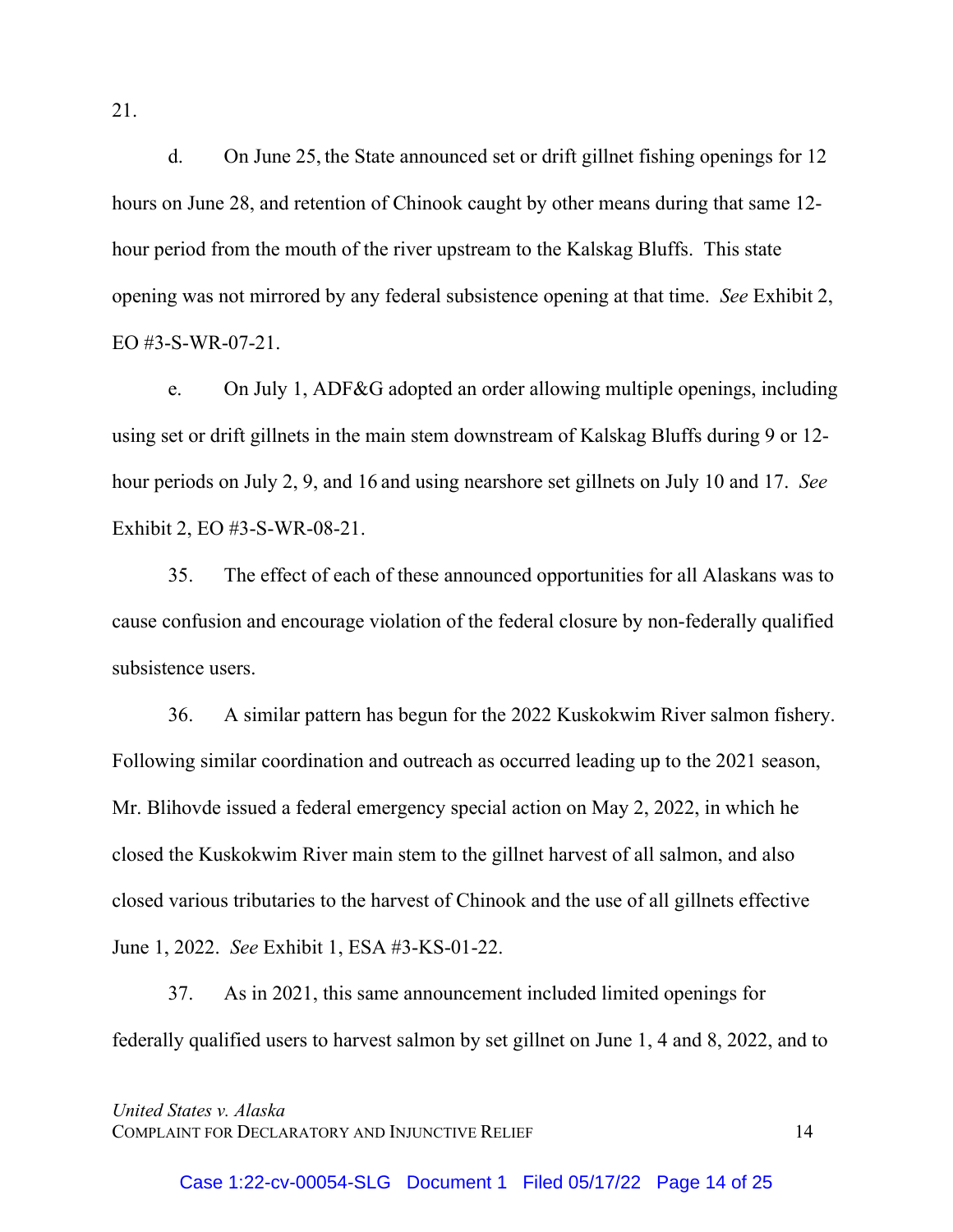harvest salmon by set and drift gillnet on June 12 and 16, 2022. *Id*.

38. In similar fashion as in 2021, ADF&G announced on May 13, 2022, a closure to the use of gillnets on the Kuskokwim within the Refuge for reasons of conservation from June 1 until further notice consistent with the federal closure. *See* Exhibit 2, EO #3-S-WR-01-22. And then ADF&G issued a second announcement on the same day, purporting to authorize gillnet openings to all Alaskans on Refuge waters on June 1, 4, and 8, 2022, during three of the same periods that Mr. Blihovde announced openings for federally qualified subsistence users only. *See* Exhibit 2, EO #3-S-WR-02- 22.

39. These State actions directly undermine the federal subsistence priority.

# **Federal Efforts to Collaborate and Coordinate with ADF&G**

40. In 2014, Commissioner Vincent-Lang, who was then head of ADF&G's Division of Wildlife, appeared at a public meeting of the FSB and presented a statement on a variety of issues, including expressing the State's future intent to disregard federal closures and provide harvest openings for all Alaskans.3 *See* Exhibit 3 at 2-8 (Excerpts from April 15, 2014, FSB meeting).

41. On June 16, 2020, during an email exchange with then-U.S. Fish and Wildlife Service Regional Director and FSB Board member Greg Siekaniec concerning

l

<sup>3</sup> Transcript of the Federal Subsistence Board Public Regulatory Meeting, Volume I, April 15, 2014, pg. 35. Vincent-Lang was not a state employee during the administration of Governor Walker (2014-2018) but was appointed Commissioner in 2019 after Governor Dunleavy was elected.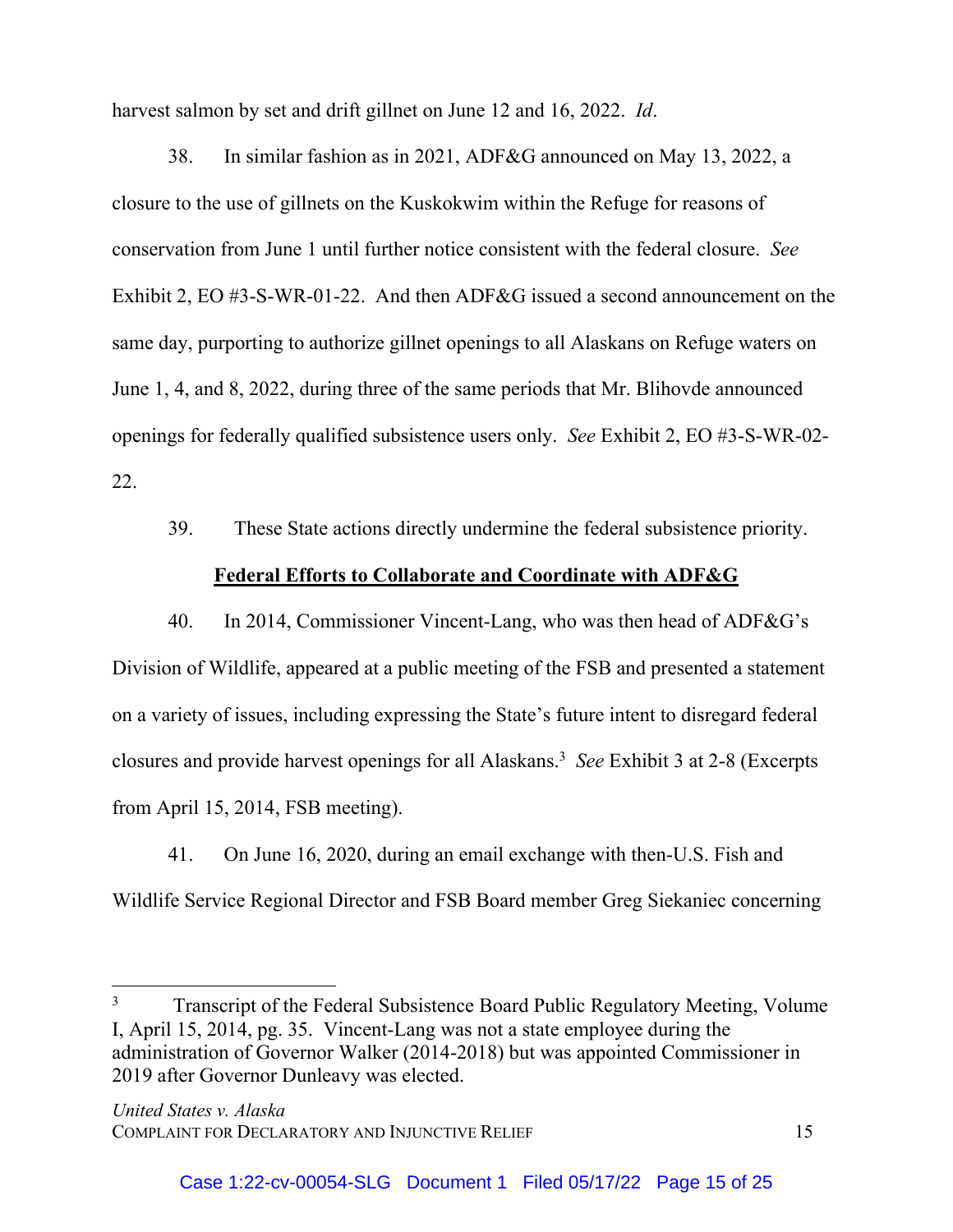the federal closure on the Kuskokwim, Commissioner Vincent-Lang repeated his earlier message, writing:

The state will manage its state fisheries this season based on our escapement goals and projections. When we are comfortable to [sic] meeting our king goals and have surplus chum and sockeye we will open state subsistence fisheries for these species. We see no reason to restrict opportunity for state qualified users, especially those economically or socially displaced to an urban area. The state will not enforce a federal only fishery.

*See* Exhibit 3 at 9. State and federal law use the same definition of "subsistence use," but "state qualified users" include not just rural residents but "all Alaska residents[.]" *See* https://www.adfg.alaska.gov/index.cfm?adfg=subsistence.definition#:~:text=Both%20Al aska%20state%20law%20(AS,%2C%20barter%2C%20and%20customary%20trade (last visited May 16, 2022) (citing Alaska Stat. § 16.05.940(32)). Mr. Vincent-Lang's response ignored that the reason to restrict opportunity for those users is to prioritize federally qualified subsistence users consistent with ANILCA Title VIII.

42. In 2021, when the State started to adopt emergency orders purporting to authorize openings for subsistence harvest by all Alaskans on the Kuskokwim, the FSB initiated communications with Commissioner Vincent-Lang and the Alaska Board of Fisheries concerning the State's actions.

43. On May 27, 2021, the Board wrote a letter to "invite discussion" between federal and state officials to more effectively collaborate. The letter described Mr. Blihovde's pre-season planning efforts, the federal order closing harvest by non-federally qualified subsistence users, the State's May 11, 2021, adoption and announcement of a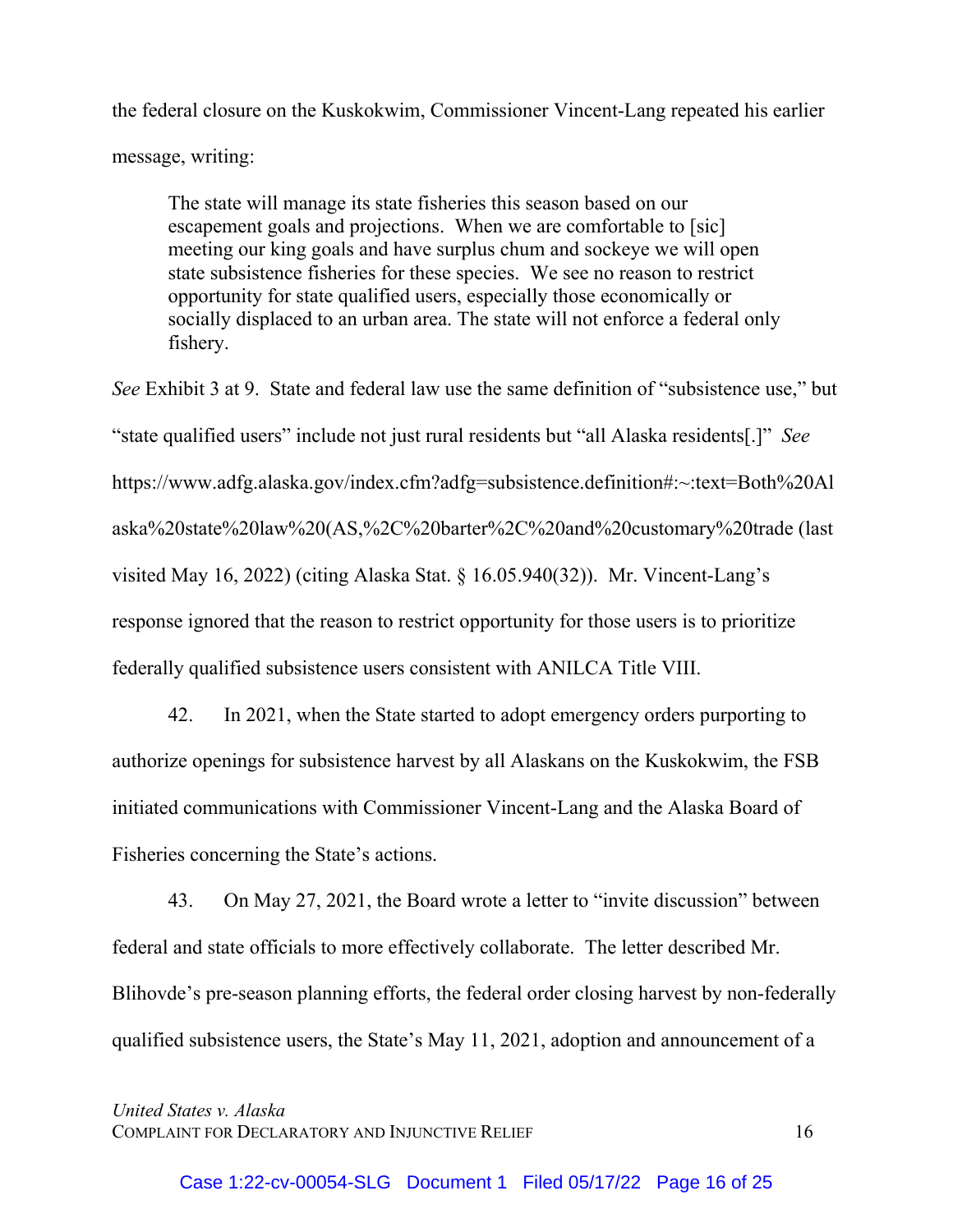harvest opportunity for all Alaskans, and the need to provide better public service through clear, unambiguous messaging to the residents of Alaska. *See* Exhibit 3 at 10-11.

44. In a response dated June 3, 2021, Commissioner Vincent-Lang declined to address the ANILCA rural subsistence priority, but instead conveyed the State's conclusion that there are sufficient salmon to allow harvest by all Alaskans and discussed his perceived obligation pursuant to the Alaska State Constitution to provide for all Alaskans. *See* Exhibit 3 at 13.

45. In a response dated June 24, 2021, FSB Chair Anthony Christianson explained the biological basis for the federal closure and reiterated the FSB's legal obligations under ANILCA Title VIII. Mr. Christianson also expressed the need for the FSB and the State to work together to attempt to meet both state and federal mandates through coordinated planning efforts. *See* Exhibit 3 at 16-17.

46. The next day, the State announced an opportunity for subsistence gillnet harvest by all Alaskans to occur on June 28. *See* Exhibit 2, EO #3-S-WR-07-21. There was no opportunity under order of the FSB or the federal in-season manager for harvest on that date for federally qualified subsistence users. Thus, even federally qualified subsistence users, who are also Alaskans qualified to fish under state subsistence rules, could not fish on that day without violating the federal closure.

47. The State's action to authorize subsistence fishing by all Alaskans on June 28, 2021, put federal managers in the position of either ignoring anyone fishing in violation of the federal closure during the state opening, and thereby failing to provide for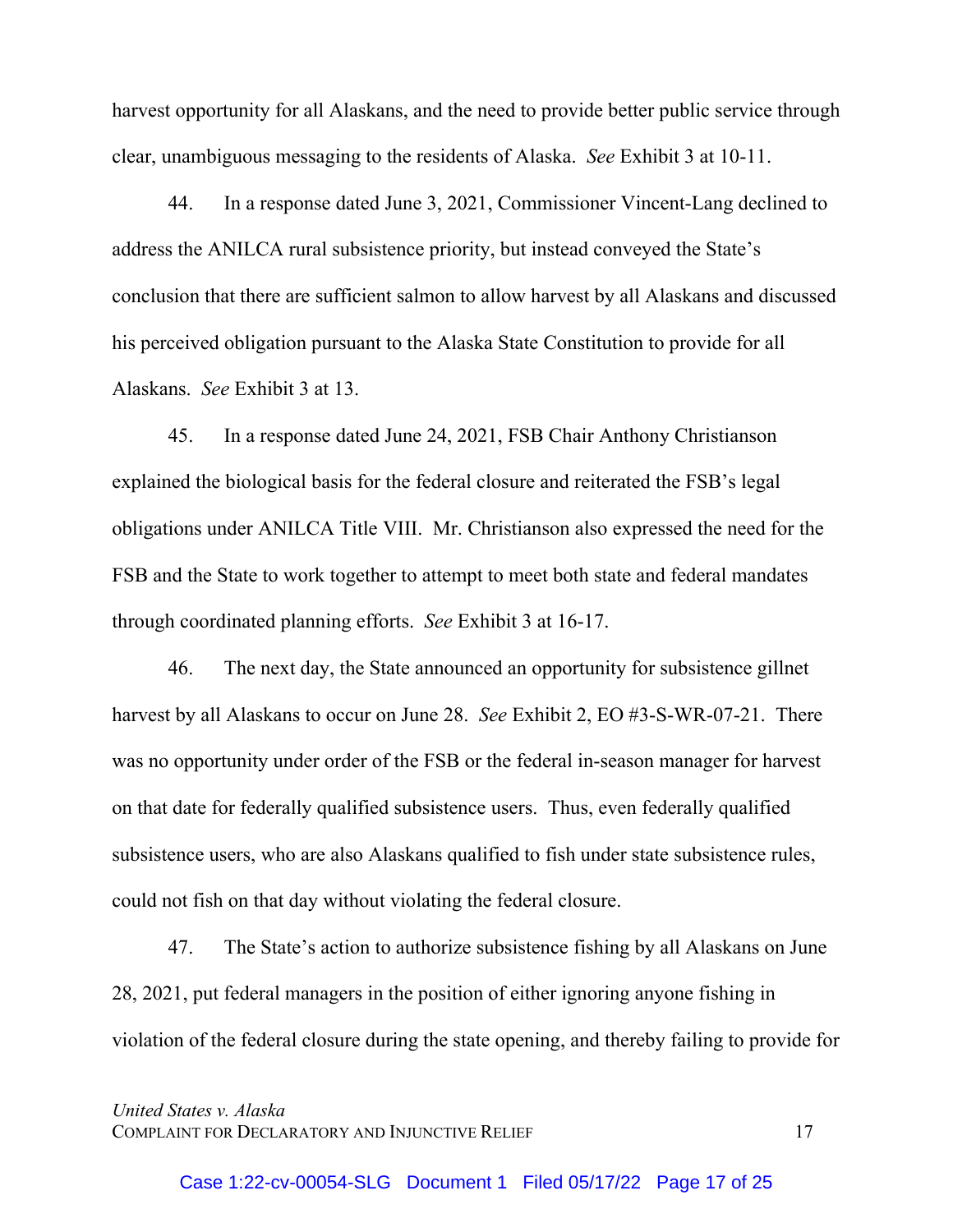the rural subsistence priority, or seeking to enforce the federal closure even though some of those fishing might actually have been federally qualified subsistence users believing their harvest was authorized by the state opening.

48. On June 25, 2021, Chair Christianson sent another letter addressed to Commissioner Vincent-Lang and state managers for the Kuskokwim that concluded as follows:

Your announcement of a gillnet opportunity for all Alaskans on Monday, June 28 is in violation of the current closure and of Federal law. Moreover, it invites Alaskans who may not understand the complex interplay between State and Federal law to unwittingly engage in unlawful activity. Accordingly, in the interests of public service and conservation of the resource, we ask that you immediately rescind the announced opening and refrain from further efforts to open State gillnet fisheries on the Kuskokwim River or its tributaries within the exterior boundaries of the Refuge while the current or any future Federal closures are in effect.

*See* Exhibit 3 at 20.

49. Commissioner Vincent-Lang responded not to the FSB or to Chair Christianson, but to Mr. Siekaniec. In a letter dated June 30, 2021, the Commissioner wrote, "*[i]rrespective of federal authorities*, the State of Alaska has a constitutional responsibility to manage for sustainable salmon runs and provide a subsistence opportunity for Alaskans when there is a harvestable surplus of salmon." *See* Exhibit 3 at 21 (emphasis added). He then requested "meaningful cooperation *from* the federal government and its agents" and concluded that the State "will continue to manage the river and fishery based on its assessment of run strength." *Id*. at 22 (emphasis added).

50. As these communications demonstrate, the FSB's efforts were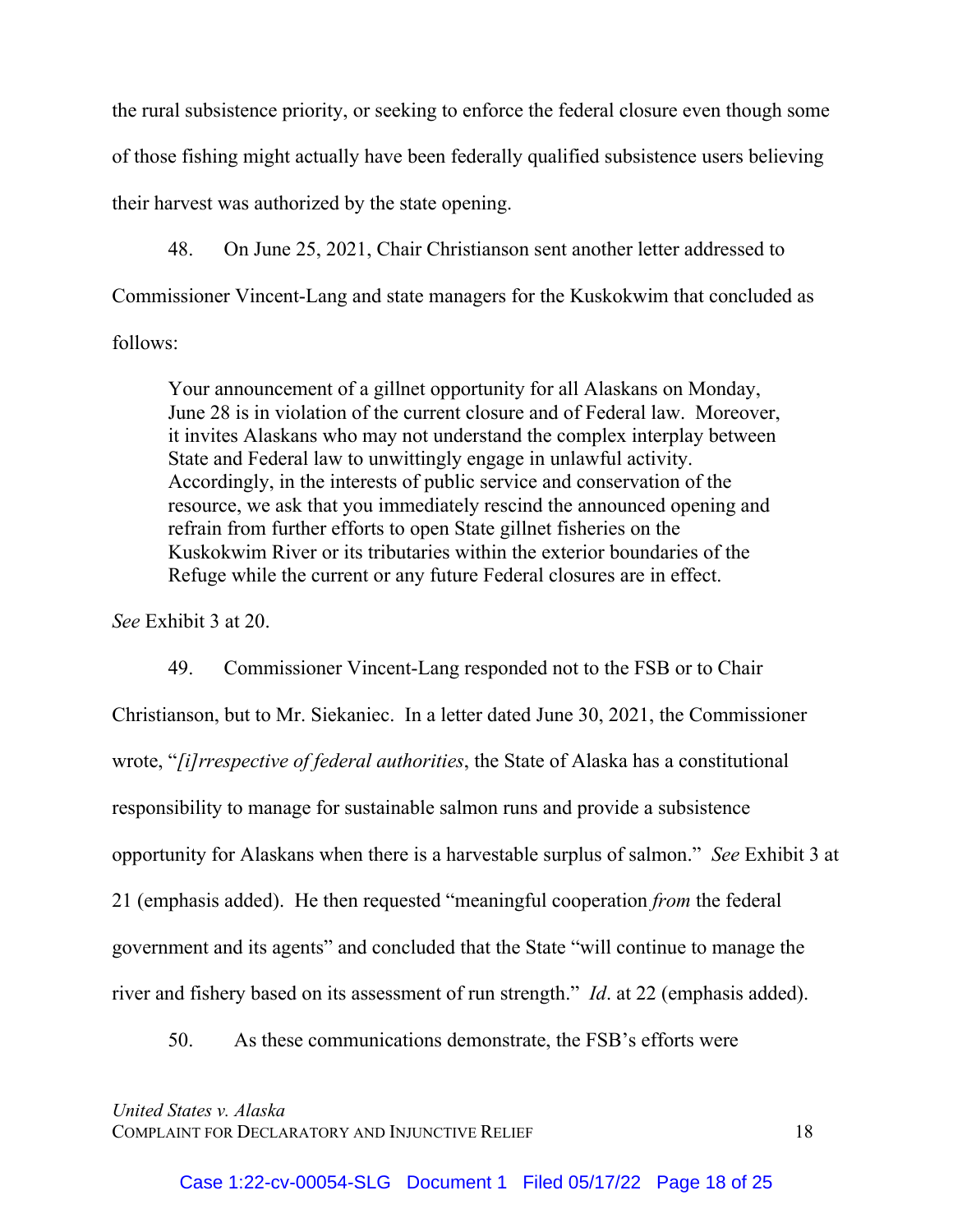unsuccessful in seeking a cooperative or collaborative dialogue with Defendants that would facilitate or recognize the FSB's obligation to fulfill the ANILCA Title VIII subsistence priority for rural Alaskans.

51. Instead, through the communications described in paragraphs 40-50, *supra*, the State has made clear that it will continue to take actions that undermine federal authority and interfere with the FSB's obligation to provide a subsistence priority to those most dependent on fish and wildlife resources in times of scarcity – the rural Alaskans who are federally qualified subsistence users.

#### **CLAIMS FOR RELIEF**

#### **Count I – Declaratory Judgment**

52. Plaintiff hereby incorporates paragraphs 1 through 51 as if fully set forth herein.

53. Invoking its constitutional authority over Native affairs and its constitutional authority under the Property Clause and the Commerce Clause, Congress enacted ANILCA's protections for subsistence uses. 16 U.S.C. § 3111(4).

54. ANILCA addresses the conservation and harvest of fish and wildlife within certain areas of Alaska, including the Refuge. In part, Congress directed that "nonwasteful subsistence uses of fish and wildlife . . . shall be the priority consumptive uses of all such resources on the public lands of Alaska" and that, when it is necessary to restrict taking of fish and wildlife for enumerated reasons, "the taking of such population for nonwasteful subsistence uses shall be given preference on the public lands over other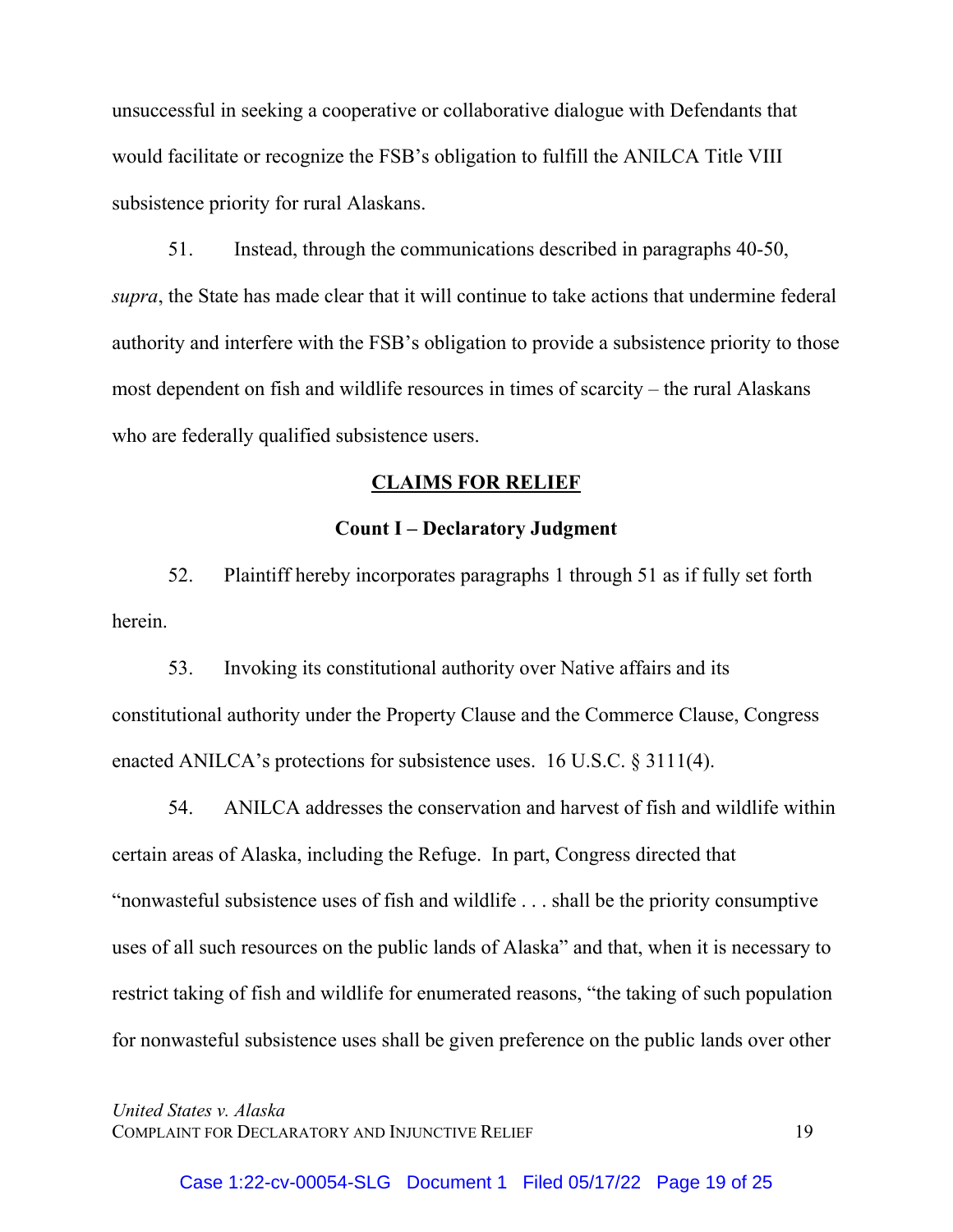consumptive uses."  $16$  U.S.C. § 3112(2).

55. The phrase "subsistence uses" is defined as "the customary and traditional uses by rural Alaska residents of wild, renewable resources for direct personal or family consumption as food, shelter, fuel, clothing, tools, or transportation; for the making and selling of handicraft articles out of nonedible byproducts of fish or wildlife . . . ; for barter, or sharing for personal and family consumption; and for customary trade." 16 U.S.C. § 3114.

56. The Secretaries of the Department of the Interior and the Department of Agriculture are empowered and directed to effectuate the mandates and fulfill the objectives of ANILCA. They have done so, *inter alia*, through installation of the FSB and adoption of regulations at Title 50, Part 100 and Title 36, Part 242 of the Code of Federal Regulations.

57. In accordance with their duties and in furtherance of these statutory and regulatory authorities, the FSB and Refuge manager issued multiple emergency special actions in 2021 and 2022 to address fishing on that portion of the Kuskokwim River within the Refuge, including actions that closed the river to subsistence fishing. Some of these actions authorized limited subsistence fishing opportunities, but such opportunities were limited to certain federally qualified subsistence users, under prescribed terms and conditions.

58. Subsequent to these federal emergency special actions in 2021 and 2022, the State, acting through ADF&G, issued its own emergency orders authorizing fishing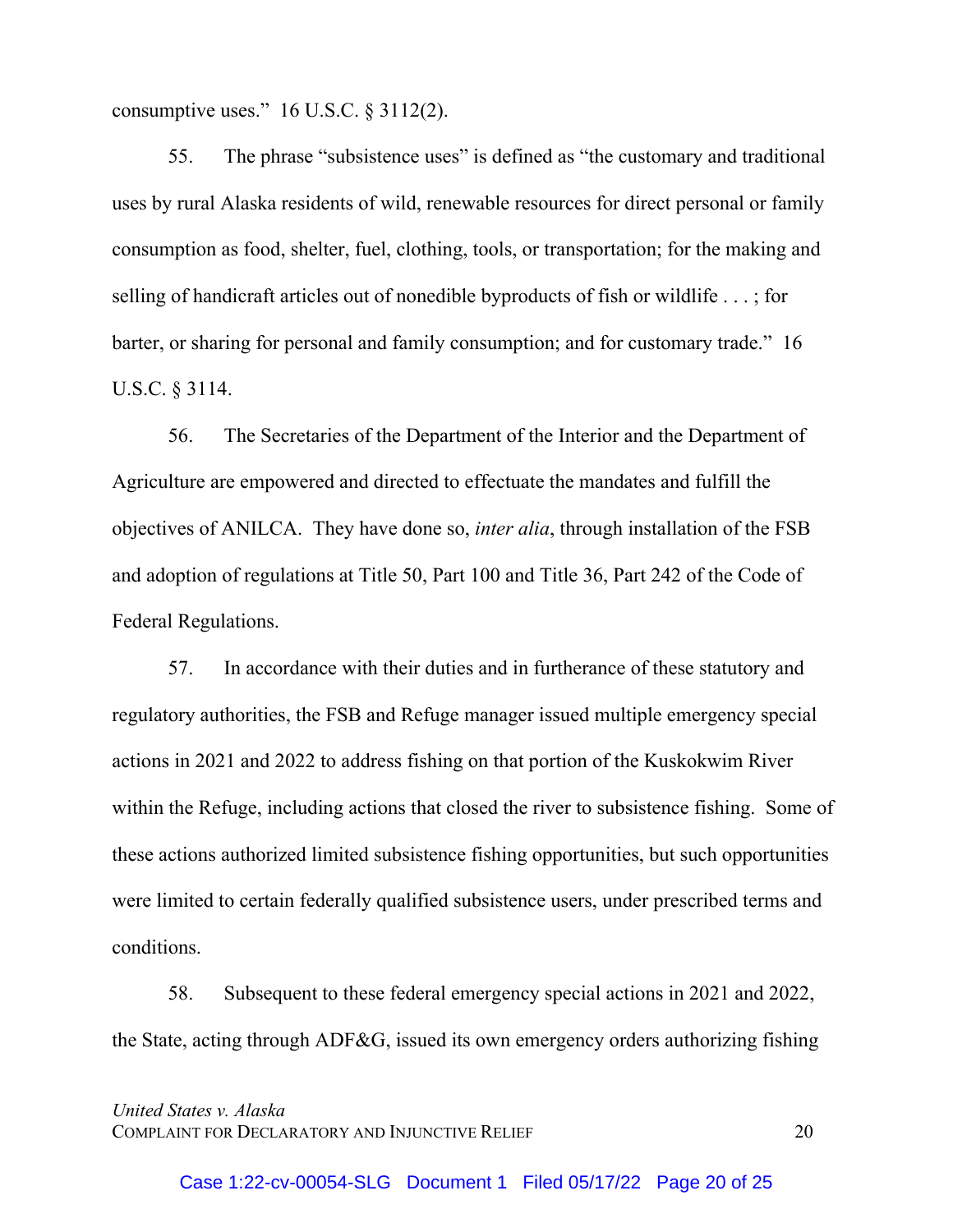under the same terms and conditions as the federal actions, including harvest by gillnet, for all Alaskans. These orders purport to allow subsistence harvest under state law that would include harvest prohibited by federal emergency special actions.

59. On June 25, 2021, the State, acting through ADF&G, issued an emergency order purporting to authorize state subsistence fishing opportunities on the Kuskokwim River within the Refuge, to occur on June 28, 2021, for all Alaskans. There were no federal authorizations for subsistence fishing on the Kuskokwim River within the Refuge to occur on June 28, 2021. The June 28 state fishing opportunity authorized harvest prohibited by applicable federal orders.

60. The state emergency orders in 2021 and 2022 authorizing fishing on the Kuskokwim River within the Refuge contradict and interfere with federal orders and conservation of resources. The same orders also interfere with and impede the FSB's efforts to evaluate, recognize, and implement the rural subsistence priority set forth in ANILCA Title VIII. These orders have reduced subsistence opportunities for the rural Alaskans residing along the Kuskokwim River, contributed to conservation concerns for Chinook and chum salmon on the Kuskokwim River, and placed the United States at risk of litigation.

61. This interference has created an actual controversy between the United States and the State of Alaska over the validity of the ADF&G emergency orders issued in 2021 and 2022 addressing fishing in the Kuskokwim River within the Refuge.

62. The Supremacy Clause states "[t]his Constitution, and the laws of the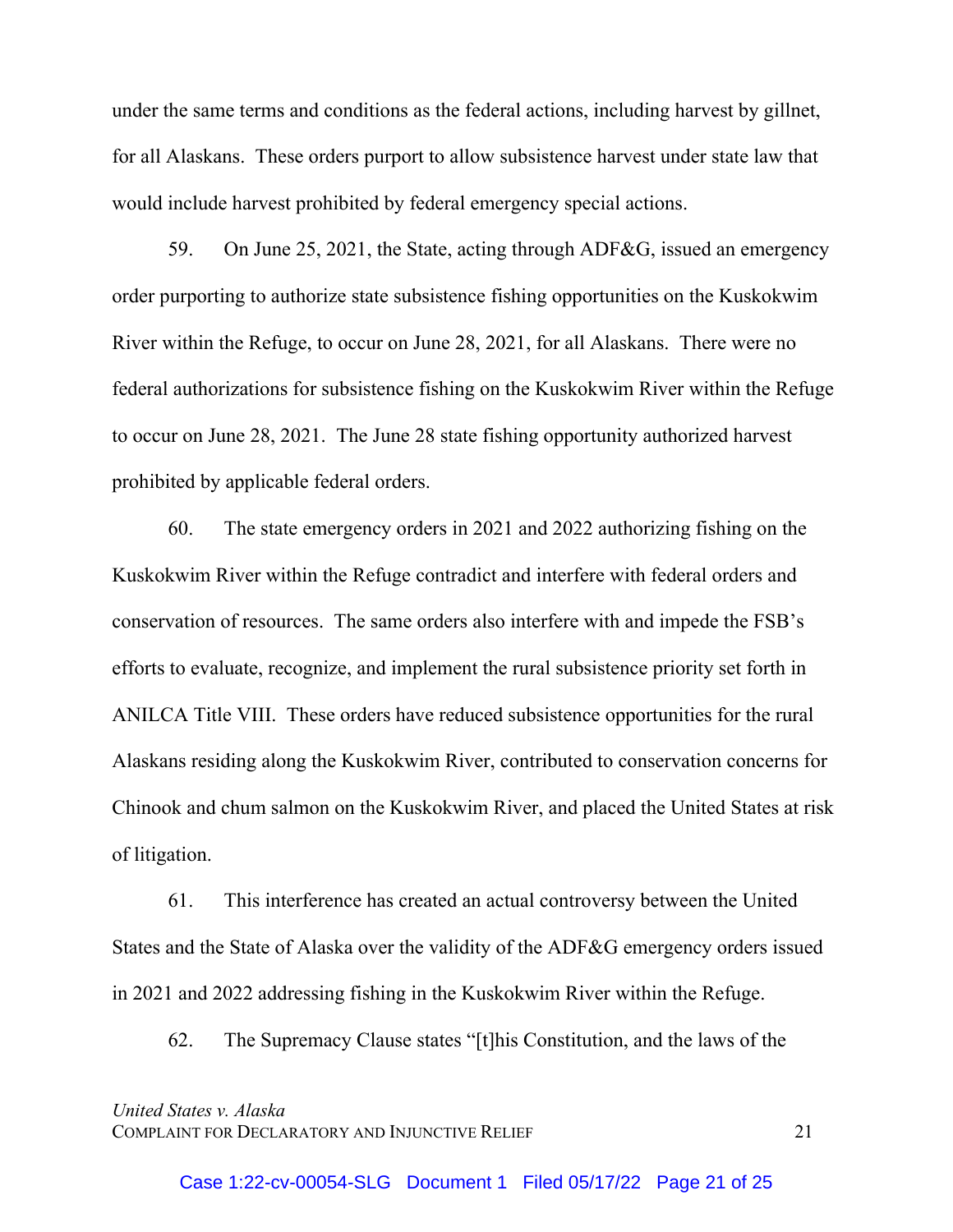United States . . . shall be the supreme law of the land; and the judges in every state shall be bound thereby, anything in the Constitution or laws of any State to the contrary notwithstanding." U.S. Const. art. VI, cl. 2.

63. "[S]tates have no power . . . to retard, impede, burden, or in any manner control the operations of the Constitutional laws enacted by [C]ongress to carry into effect the powers vested in the national government." *M'Culloch v. Maryland*, 17 U.S. 316, 317 (1819); *see also United States v. City of Arcata*, 629 F.3d 986, 991 (9th Cir. 2010). A state enactment is invalid if it "stands as an obstacle to the accomplishment and execution of the full purposes and objectives of Congress." *Hines v. Davidowitz*, 312 U.S. 52, 67 (1941).

64. ANILCA represents a "careful regulatory scheme established by federal law" and any recognition in ANILCA of state wildlife management authority "'was not meant to eviscerate the primacy of federal authority over [national wildlife refuge] management' and instead reflects Congress's intent that 'ordinary principles of conflict preemption apply' to disputes involving ANILCA." *Alaska v. Bernhardt*, 500 F. Supp. 3d 889, 915 (D. Alaska 2020) (quoting *National Audubon Society, Inc. v. Davis*, 307 F.3d 835, 854 (9th Cir. 2002), *aff'd sub nom*, *Safari Club Int'l v. Haaland*, No. 21-35030, 2022 WL 1132810 (9th Cir. Apr. 18, 2022) and *Wyoming v. United States,* 279 F.3d 1214, 1234 (10th Cir. 2002)).

65. The 2021 and 2022 state emergency orders are preempted by federal statute, applicable implementing regulations, and duly adopted federal emergency special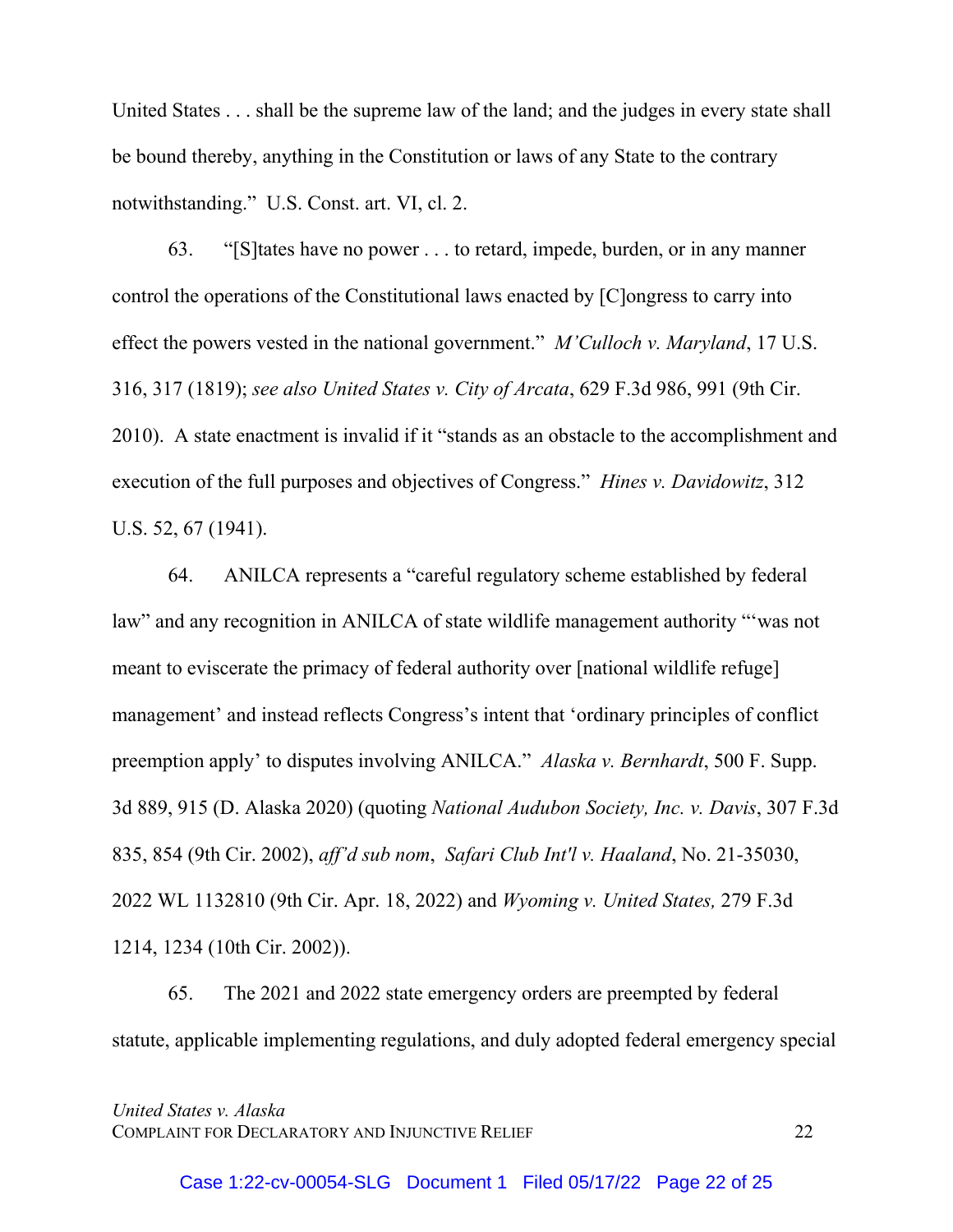actions to close the portion of the Kuskokwim River within the Refuge to subsistence fishing harvest by non-federally qualified subsistence users.

66. Plaintiff therefore seeks a declaratory judgment under 28 U.S.C. § 2201(a) that the State does not have authority to issue emergency orders or otherwise take actions that contradict or interfere with federal actions implementing ANILCA's rural subsistence priority.

## **Count II – Injunctive Relief**

 67. Plaintiff hereby incorporates paragraphs 1 through 66 as if fully set forth herein.

 68. Defendants have consistently expressed their opinion that their perceived interpretation of state law not only empowers, but obligates, them to provide subsistence harvest opportunities for all Alaskans even when doing so will contradict or interfere with federal orders instituted under federal law.

 69. Plaintiff has invited Defendants to engage in collaborative efforts to explore a more productive status that will foster better state and federal coordination. Defendants have instead continued to assert authority to contradict or interfere with federal orders. A letter by the FSB Chair dated June 24, 2021, represents an example of one such invitation to a collaborative dialogue. The next day, on June 25, 2021, ADF&G issued an emergency order purporting to authorize subsistence fishing by all Alaskans on the Kuskokwim River within the Refuge, when such fishing, and fishing even by federally qualified subsistence users, was prohibited under federal authority.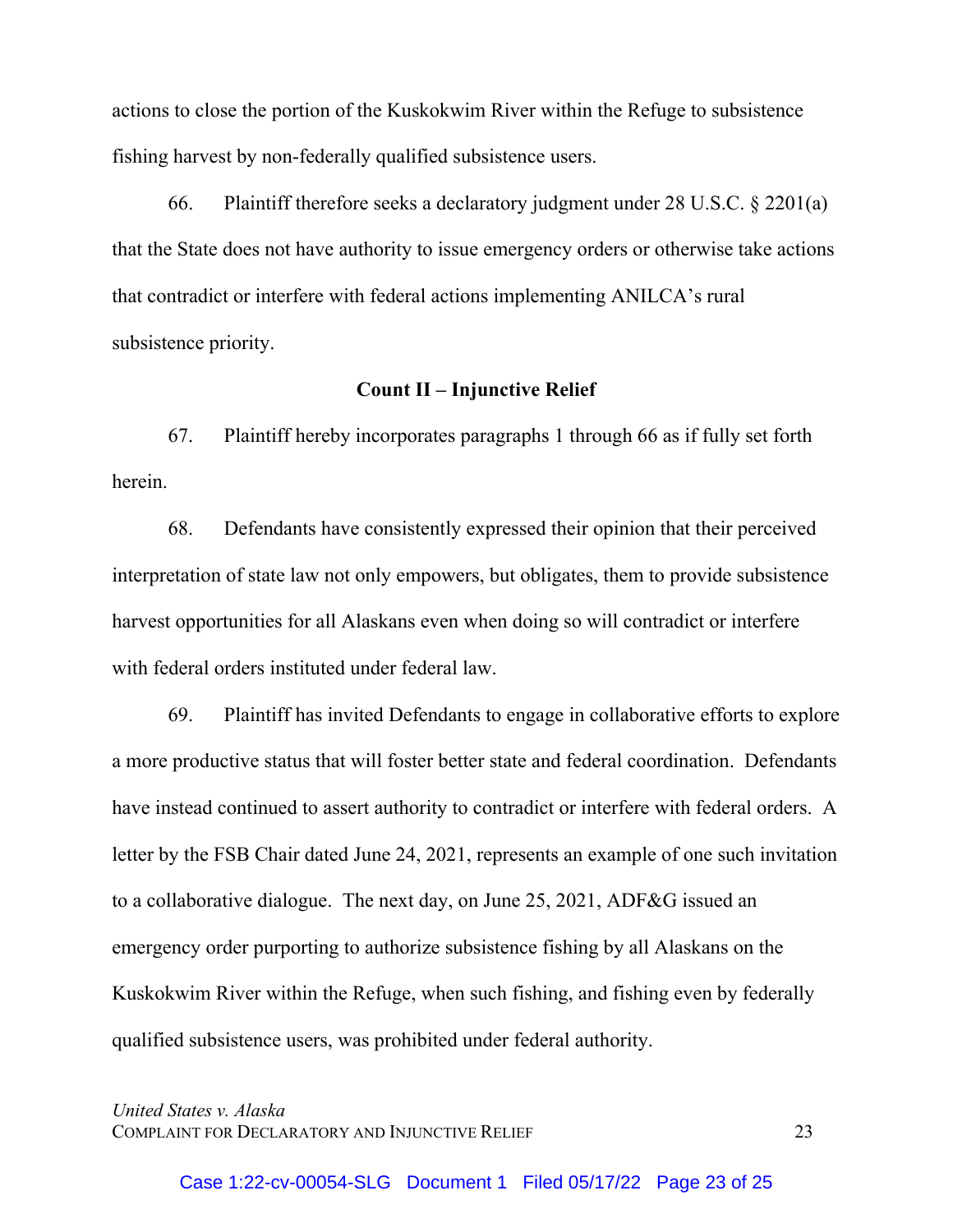70. Plaintiff has provided notice to the State of its intention to file this action, which has occasioned further meetings in 2022 between representatives of the Department of the Interior and the State. These meetings have not resolved the continuing controversy – Defendants have responded by issuing orders in anticipation of the 2022 season that contradict or interfere with federal orders.

 71. Plaintiff has no adequate remedy at law to address Defendants' continuing and persistent assertion of unlawful authority, and therefore seeks a preliminary and permanent injunction prohibiting Defendants from taking action that contravenes or interferes with Plaintiff's actions under federal law.

#### **PRAYER FOR RELIEF**

WHEREFORE, the United States respectfully requests the following relief:

 (A) A declaratory judgment stating that Defendants' emergency orders purporting to open harvest on the public waters of the Kuskokwim River during the federal closure in 2021 and 2022, and any similar actions interfering with or in contravention of federal orders addressing ANILCA Title VIII and applicable regulations, are invalid, null, and void;

 (B) A preliminary and permanent injunction against the State of Alaska, including all of its officers, employees, and agents, from reinstating Defendants' 2021 orders, from proceeding under Defendants' 2022 orders, or from taking similar actions interfering with or in contravention of federal orders addressing ANILCA Title VIII and applicable regulations;